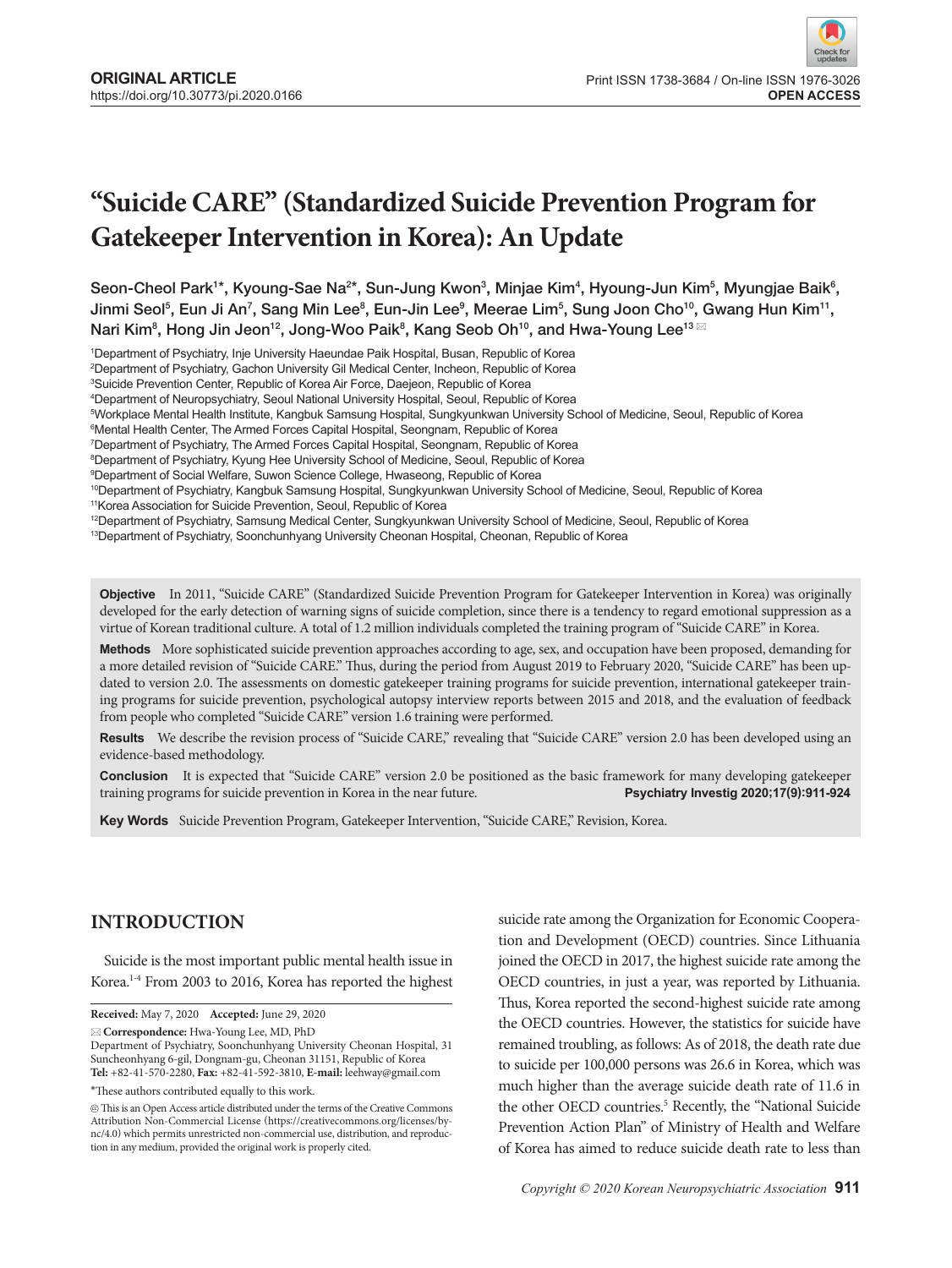20 per 100,000 persons by 2022 and total completed suicides to less than 10,000 persons per year.<sup>6</sup> A recent systematic review reported that restricting access to lethal means and conducting school-based awareness programs were sufficiently evidenced to prevent suicide. In addition, effective pharmacological and psychological treatments for depression, gatekeeper training, education of physicians, and internet and helpline support have been proposed as evidence-based suicide prevention strategies. However, screening in primary care and general public education and media guidelines are insufficiently evidenced in the prevention of suicide.<sup>7</sup> Most importantly, gatekeeper training has been considered to be an effective suicide prevention strategy for young people by the Center for Disease Control and Prevention. In terms of gatekeeper training programs for suicide prevention, social workers, caregivers, and churchmen should identify people with a high risk of suicidality and connect them with psychosocial support systems.<sup>8</sup>

In Korea, evidence-based suicide prevention strategies have been developed as follows: The first suicide prevention program for the members of the Korean Medical Association was held in 2010. In addition, in terms of gatekeeper training, the Standardized Suicide Prevention Program for Gatekeeper Intervention in Korea was originally developed by the Korea Association for Suicide Prevention, under the support of the Life Insurance Philanthropy Foundation in 2011.<sup>9</sup> Thus, "Suicide CARE" was developed for the early detection of danger signals of suicide completion, since there is a tendency to regard emotional suppression as a virtue of Korean traditional culture. The gatekeeper training program has been popularly referred to as "*Bo-Deud-Mal (Bogo Deudgo Malhagi)*" in Korean and translated to "Suicide CARE" ("Careful observation," "Active listening," and "Risk evaluation and Expert referral") in English. "Suicide CARE" provides specific guidelines regarding gatekeeper intervention for people with a high risk of suicide. In addition, the gatekeeper training program has been divided into three parts according to the name as follows: "Careful observation" covers the detection of verbal and non-verbal signals for suicidal intents. "Active listening" aims to actively hear the cause of suicidal intention, and "Risk evaluation and Expert referral " involves referring suicidal persons to psychiatric professionals. After the first demonstration of "Suicide CARE" in January 2013, an executive committee, which consisted of its developing team, was established by the Korea Suicide Prevention Center. Based on the principle that any individual could complete the program free of charge, education was mainly provided through community mental health welfare centers nationwide. The instructors were limited to mental health professionals with more than two years of suicide prevention work experience, and they completed a 2-day course of "Suicide CARE" with faculty supervision. Instructors were

provided with instructor manuals with detailed information on contents, and gatekeepers were provided with the contents of workbooks, video clips, and role plays. It was designed to simulate the experience of the activity. The certificates of completion for "Suicide CARE" were downloaded through the website of the Korea Suicide Prevention Center (adapted from http://www.spckorea.or.kr/index.php). By 2019, 1.2 million individuals had completed life-saving education.<sup>10</sup>

In addition, the gatekeeper training program was revised to provide individually differentiated programs focusing on specific groups, including young people, office workers, and the army, navy, and air forces, under the support of the Ministry of Health and Welfare, in 2014. The revised version number of the gatekeeper training program was marked as 1.6 (not 2.0) because the revisions made were modest. "Suicide CARE" version 1.6 consists of a workbook, transcript of the lecture, and video clips to improve gatekeeper training.<sup>11</sup> As shown in Figure 1, each part named "Careful observation," "Active listening," and "Risk evaluation and Expert referral" is represented by an individual image, in "Suicide CARE" versions 1.0 and 1.6, respectively.9,11 A telephone survey of 800 people who had completed the educational course of the program in 2013 re-



**Figure 1.** Image representing "Careful observation," "Active listening," and "Risk evaluation and Expert referral" in "Suicide CARE" versions 1.0 and 1.6. Adapted from "Suicide CARE" (Standardized Suicide Prevention Program for Gatekeeper Intervention in Korea) version 1.5 Workbook. Seoul: Korea Association for Suicide Prevention & Korea Suicide Prevention Center, 2014, according to the Creative Commons license.<sup>9,13</sup> From left to right, characterized images symbolize the "Careful observation," "Active listening," and "Risk evaluation and Expert referral" parts.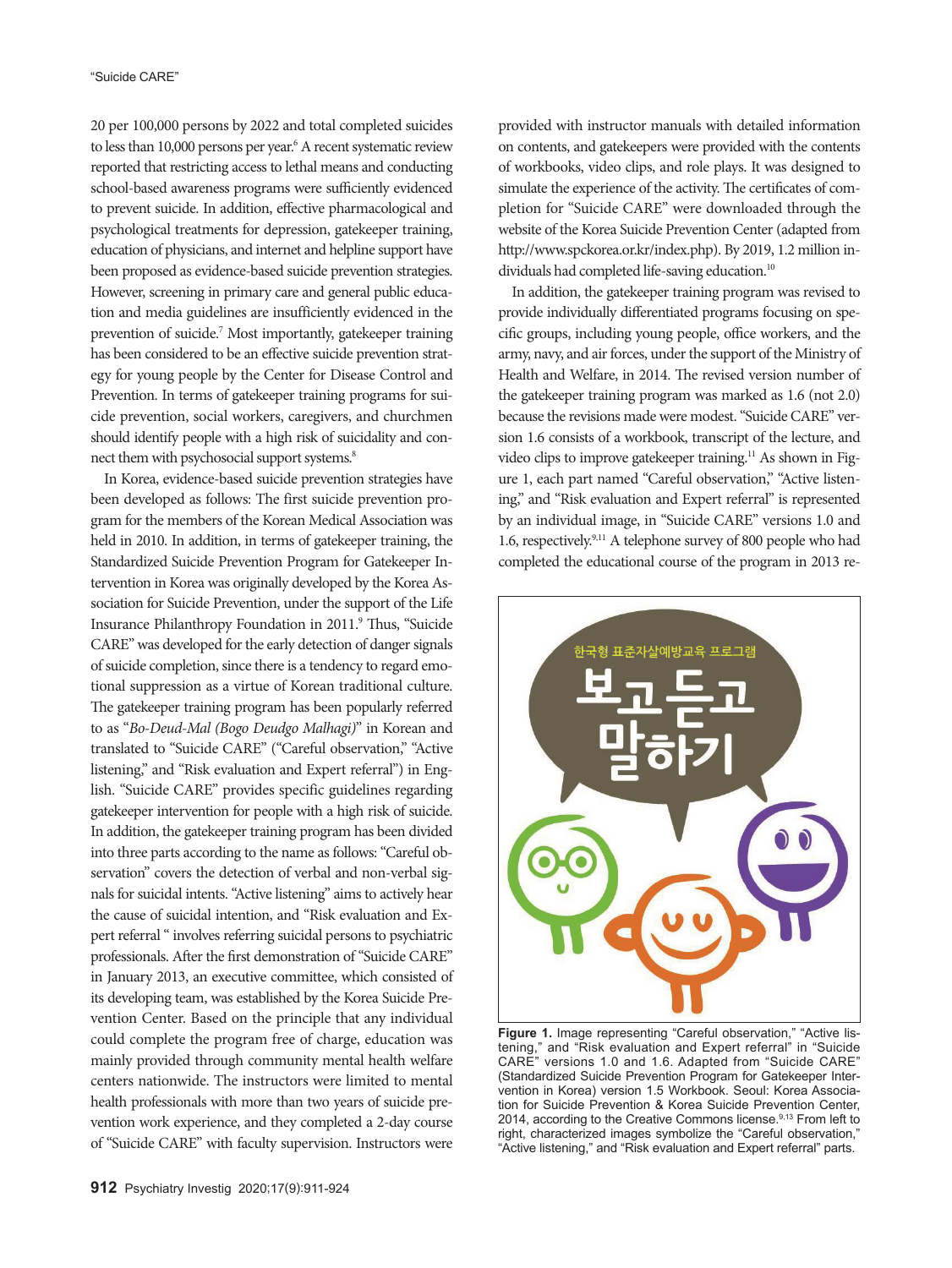ported that the gatekeeper's intervention for suicide prevention could be favorably supported by "Suicide CARE" version 1.6.10 Owing to the considerable amount of time since its initial creation, it was required that "Suicide CARE" should be revised entirely. It is also necessary that the revised gatekeeper training program should be underpinned by current study findings and empirical knowledge. In addition, the gatekeeper training program must be revised based on psychological autopsy interview findings<sup>12</sup> in the most recent 5 years in Korea. Since suicide has been the most common cause of death among those in their 10s, 20s, and 30s, and the second most common among those in their 40s to 50s in Korea, it has been presumed that the development of age-group-based differentiated suicide prevention approaches is urgently needed. Thus, "Suicide CARE" was revised from version 1.6 to 2.0, between August 2019 and February 2020, by the multidisciplinary team including psychiatrists, psychologists, and social workers. The revision has been mainly based on the numerous domestic and international gatekeeper training programs for suicide prevention and the recent psychological autopsy findings of Korea. Therefore, in this paper, we aim to present the detailed revision process of "Suicide CARE" from version 1.6 to 2.0.

# **METHODS**

Under the support of Korea Suicide Prevention Center, which is a designated agency of the Ministry of Health and Welfare, during the period from August 2019 to March 2020, "Suicide CARE" has been revised from version 1.6 to 2.0. The revision process consisted of: 1) reviews about domestic gatekeeper training programs for suicide prevention, 2) reviews about international gatekeeper training programs for suicide prevention, 3) reviews about psychological autopsy interview reports, 2018, and 4) reviews about feedback from persons who completed "Suicide CARE" version 1.6.

## **RESULTS**

#### **Domestic gatekeeper training programs**

As shown in Table 1, the Korea Suicide Prevention Center has managed a registration system for domestic gatekeeper training programs to introduce evidence-based suicide prevention interventions.13 In addition, the Korea Suicide Prevention Center has certified the evidence levels of domestic gatekeeper training programs. Thus, 68 different programs have been certified. The certification criteria are classified into SECTION 1, SECTION 2, and SECTION 3 as follows: SECTION 1 denotes the suicide prevention intervention in which the content and efficacy are evidenced by a structured empirical study (randomized controlled study or non-randomized controlled study). SECTION 2 denotes expert consensus-based interventions or recommendations in the general setting. SECTION 3 denotes interventions or recommendations in special settings (i.e., public awareness and promotion programs, education or training programs, protocols or guidelines, and screening tools). A review of the current domestic gatekeeper training programs reveals the following limitations: First, as shown in Table 1, most of the domestic gatekeeper training programs were certified as low-level. Among 68 different programs, 89.7% (n=61) were defined as SECTION 3, whereas  $8.8\%$  (n=6) were defined as SECTION 2. Only 1.5% (n=1) of the programs was defined as SECTION 1, according to the criteria of the Korea Suicide Prevention Center.16 Second, it has been speculated that the domestic gatekeeper training programs for suicide prevention are in a state of contention with many differing views. In addition, more than half of the programs were developed by institutions located in the National Capital region (i.e., Seoul, Incheon, Gyeonggi-do). Most of the domestic gatekeeper training programs are available only for targeted regional residents and not for non-targeted regional residents. Thus, to overcome these limitations, it has been suggested that a new domestic gatekeeper training program with a high level of evidence and a national range of availability should be developed. Most programs commonly focus on enhancing gatekeepers' understanding of the risk and protective factors of suicide to connect highrisk suicidal persons with mental professionals early. In addition, all programs are free of charge. Herein, it has been proposed that the revised version of "Suicide CARE" should be supported by high-level evidence available nation-wide and focused on gatekeepers' early detection and management of suicidal risk.

## **International gatekeeper training programs**

Suicide Prevention Resource Center (SPRC), Resources and Programs (available from: http:// http://www.sprc.org/resources-programs)<sup>78</sup> were searched from inception until October 30th, 2019. As shown in Table 2, we reviewed the international government-initiated suicide prevention programs, including the Office Worker Suicide Prevention Policy (World Health Organization), data from the Bureau of Labor in Quebec (Canada), Montreal police officer's Together for Life (Canada), suicide prevention model for office workers (Canadian Association for Suicide Prevention), Victorian Work-Related Fatality Database (VWRFD) (Australia), MATES in Construction: construction worker suicide prevention (Australia), and others. In addition, we reviewed the international private corporate-initiated suicide prevention programs, including the Applied Suicide Intervention Skills Training (ASIST), Question, Persuade, Refer (QPR), Working Minds, and others. We extracted common factors, characteristics,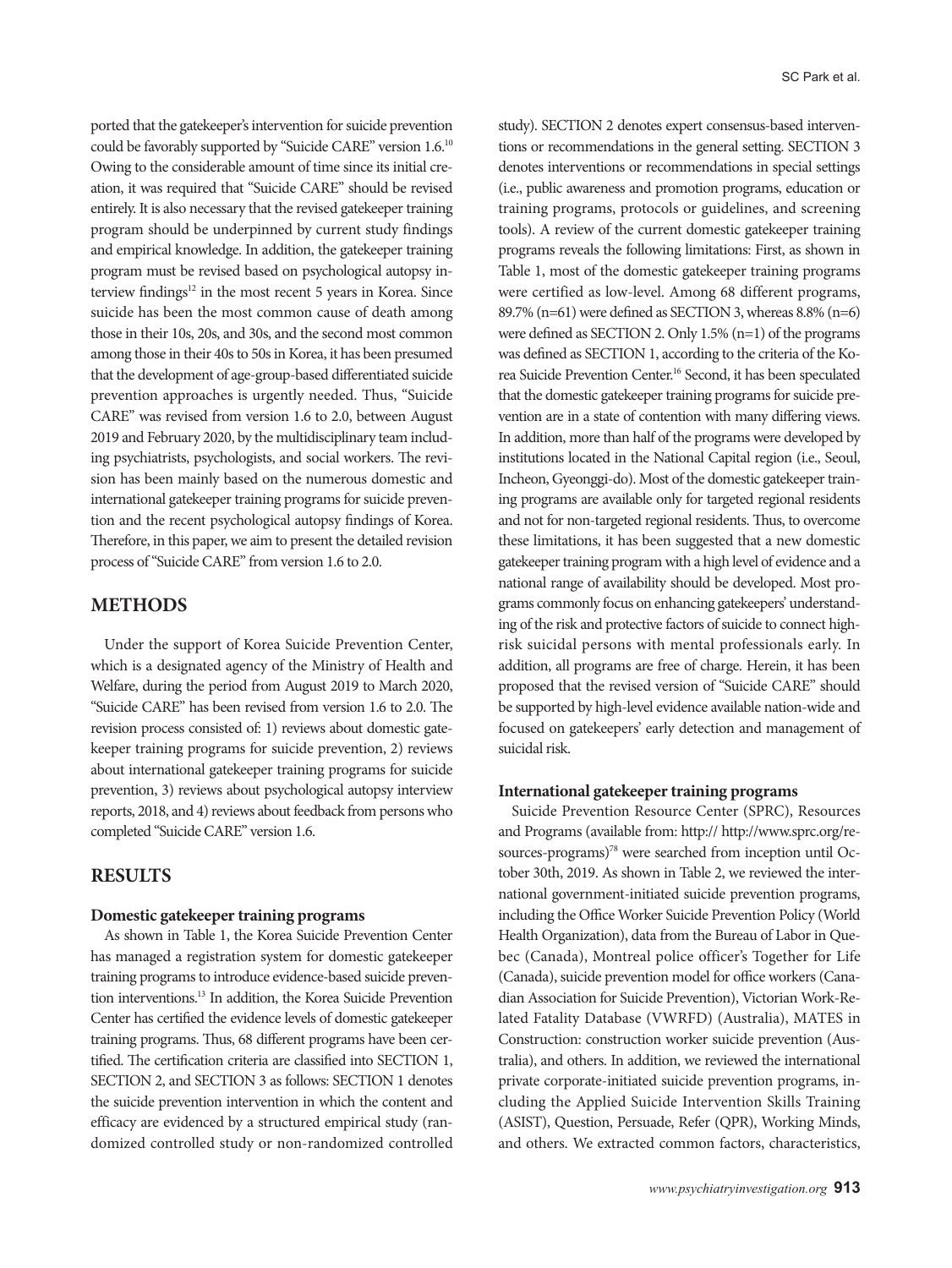| Program                                                                                                                 | Development<br>institution                           | Highlight                                                                                                                                                                                                                         | <b>SECTION</b> |
|-------------------------------------------------------------------------------------------------------------------------|------------------------------------------------------|-----------------------------------------------------------------------------------------------------------------------------------------------------------------------------------------------------------------------------------|----------------|
| Suicide Reporting Recommendation                                                                                        | Korea Suicide                                        | Principles of suicide-related reporting                                                                                                                                                                                           | 2              |
| Guideline $3.0^{14}$<br>Suicide Prevention Education Program Korea Suicide<br>for Senior Service Provider <sup>15</sup> | <b>Prevention Center</b><br><b>Prevention Center</b> | Educate senior service providers on the characteristics of<br>elderly and risk factors of elderly suicide                                                                                                                         | 3              |
| Cognitive Behavioral Program for<br>Suicidal Attempter <sup>16</sup>                                                    | Korea Suicide<br>Prevention Center                   | Understand cognitive distortion, automatic thoughts, and<br>emotional response and behavior of suicide attempters,<br>education on cognitive behavioral programs for prevention<br>of suicidal reattempts                         | 3              |
| 'Suicide CARE' for Air Force <sup>17</sup>                                                                              | Korea Suicide<br><b>Prevention Center</b>            | Suicide prevention education program for the air force,<br>understanding of suicide, and training gatekeepers of air force                                                                                                        | 3              |
| Senior Suicide Prevention<br>Education Program <sup>18</sup>                                                            | Korea Suicide<br><b>Prevention Center</b>            | Understand geriatric depression and suicide, Improve<br>awareness on senior suicide prevention                                                                                                                                    | 3              |
| Suicide Prevention Education<br>Program for Office Worker <sup>19</sup>                                                 | Korea Suicide<br><b>Prevention Center</b>            | Understand the risk factors of suicide, self-assessment, and<br>suicidal signs, conduct suicide prevention interventions                                                                                                          | 3              |
| Suicide Prevention Education for<br>Emergency Medical Worker <sup>20</sup>                                              | Korea Suicide<br><b>Prevention Center</b>            | Understand psychiatric assessment and interview principles<br>of suicide, introduce suicide screening tools and<br>suicide-related pharmacotherapy and physical restraints,<br>conduct suicide-related emergency medical services | 3              |
| Suicide Prevention Gatekeeper<br>Education Program <sup>21</sup>                                                        | Korea Suicide<br><b>Prevention Center</b>            | Understand high-risk suicidal groups, detect high-risk<br>suicidal groups, educate helping skills of gatekeepers                                                                                                                  | 3              |
| Senior Suicide Prevention<br>Gatekeeper Education Program <sup>22</sup>                                                 | Korea Suicide<br><b>Prevention Center</b>            | Educate on suicide prevention for the elderly,<br>train gatekeepers, enhance the mental health of the elderly                                                                                                                     | 3              |
| Crisis Management Protocol for<br>Suicide and Mental Disorder <sup>23</sup>                                             | Seoul Suicide<br>Prevention Center                   | Integrated crisis management service system, continuous<br>management service system for mental hospitals and<br>community mental health welfare centers                                                                          | $\overline{2}$ |
| Suicide Crisis Intervention<br>Handbook <sup>24</sup>                                                                   | Seoul Suicide<br>Prevention Center                   | Systemize the intervention strategies through understanding<br>suicide, education on suicidal risk assessment, 6-step<br>counseling and intervention skills                                                                       | 3              |
| Suicide Prevention Gatekeeper<br>Training Program <sup>25</sup>                                                         | Seoul Suicide<br><b>Prevention Center</b>            | Understand suicide, establish strategies for suicide<br>prevention, gatekeeper work activity                                                                                                                                      | 3              |
| Manual for Counseling and Self-Help<br>Group for Survivor of Bereavement<br>by Suicide <sup>26</sup>                    | Seoul Suicide<br>Prevention Center                   | Understand counseling and self-help groups for bereaved<br>survivors of suicide                                                                                                                                                   | 2              |
| Suicide Prevention Education for<br>Emergency Worker <sup>27</sup>                                                      | Seoul Suicide<br><b>Prevention Center</b>            | Enhance gatekeepers' intervention skills for high suicidality,<br>control the quality of community-based suicide prevention<br>services                                                                                           | 3              |
| Suicide Prevention Professional<br>Training Program <sup>28</sup>                                                       | Seoul Suicide<br><b>Prevention Center</b>            | Understand skill, application, and supervision of motivation<br>enhancement interviews                                                                                                                                            | 3              |
| Gatekeeper Training Program for<br>Teacher <sup>29</sup>                                                                | Seoul Suicide<br><b>Prevention Center</b>            | Train teachers on suicide risk assessment of adolescents                                                                                                                                                                          | 3              |
| Adolescent Suicide Crisis Intervention<br>Manual for Teacher and Official <sup>30</sup>                                 | Incheon Suicide<br><b>Prevention Center</b>          | Be aware of problem of adolescent suicide, prevent adolescent<br>suicide, provide for adolescents with suicidality,<br>interconnection of adolescent-related institutions                                                         | 3              |
| School-Based Suicide Postvention<br>Program <sup>31</sup>                                                               | Seoul Mental Health<br>Welfare Center                | Understand the psychological conflicts about school-related<br>suicide                                                                                                                                                            | 3              |
| Suicide Prevention Program of<br>Community Resident Participation <sup>32</sup>                                         | Gangseo-gu<br>Mental Health<br>Welfare Center, Seoul | Detect suicide problems within the community, establish<br>leadership, increase community resident suicide prevention<br>activities                                                                                               | 3              |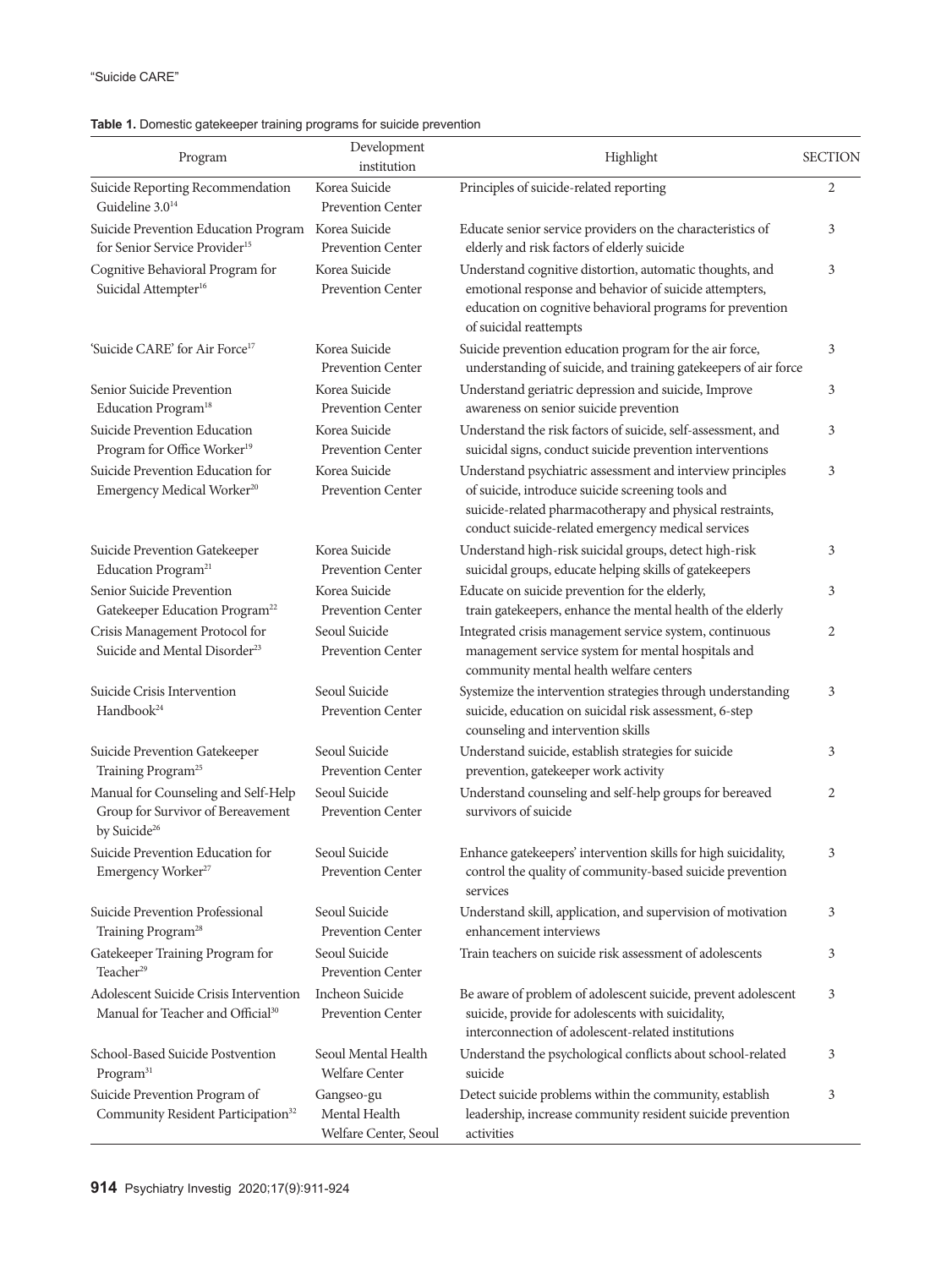# **Table 1.** Domestic gatekeeper training programs for suicide prevention (continued)

| Program                                                                                                   | Development<br>institution                               | Highlight                                                                                                                                                                                                                                       | <b>SECTION</b> |
|-----------------------------------------------------------------------------------------------------------|----------------------------------------------------------|-------------------------------------------------------------------------------------------------------------------------------------------------------------------------------------------------------------------------------------------------|----------------|
| Mental Health Promotion and<br>Happiness Enhancement<br>Thank You Program <sup>33</sup>                   | Seongdong-gu<br>Mental Health<br>Welfare Center, Seoul   | Through increasing positive emotions, decrease<br>suicidality of psychiatric patients with suicidal ideation,<br>suicidal attempters, and bereaved survivors of suicide                                                                         | 3              |
| 'Mind Cane'34                                                                                             | <b>Busan Mental Health</b><br><b>Welfare Center</b>      | 10-session cognitive behavioral therapy for elderly<br>with depressive mood and suicidal ideation                                                                                                                                               | 3              |
| Psychological Emotion Support<br>Recommendation for Official<br>Whose Client Commit Suicide <sup>35</sup> | <b>Busan Mental Health</b><br><b>Welfare Center</b>      | Recommend institution response (i.e., situation report,<br>administrative management) and psychological<br>emotional support (i.e., case supervision, work<br>cooperation, vacation support, counseling support for<br>psychological conflicts) | 2              |
| Psychological Support for Survivor<br>of Bereavement by Suicide <sup>36</sup>                             | <b>Incheon Mental</b><br>Health Welfare Center           | Understand bereaved survivors of suicide                                                                                                                                                                                                        | 3              |
| Senior Suicidal Crisis Management<br>Manual <sup>37</sup>                                                 | <b>Incheon Mental</b><br>Health Welfare Center           | Understand suicide by elderly and interventions in<br>actual practice                                                                                                                                                                           | 3              |
| 'Suicide Prevention and Crisis<br>Intervention Manual' for Suicide<br>Prevention Official <sup>38</sup>   | <b>Incheon Mental</b><br>Health Welfare Center           | Understand suicide, crisis management, emergency<br>intervention principle, and case management                                                                                                                                                 | 2              |
| Adolescent Life Respect Education <sup>39</sup>                                                           | Daegu Mental Health<br><b>Welfare Center</b>             | Prevent adolescent suicide, educate intervention skill<br>for suicide                                                                                                                                                                           | 3              |
| Senior Life Respect Education<br>Program, 'Life Charger' <sup>40</sup>                                    | Daegu Mental Health<br><b>Welfare Center</b>             | Understand the definition of life chargers, detect suicidal<br>ambivalence and signs                                                                                                                                                            | 3              |
| Crisis Intervention Program of<br>Gwangju <sup>41</sup>                                                   | Gwangju Mental<br>Health Welfare Center                  | Detect suicidal crisis signs, increase interviewing skills<br>of suicide prevention officials                                                                                                                                                   | 3              |
| 'Life Zone' <sup>42</sup>                                                                                 | Buk-gu Mental Health<br>Welfare Center, Gwangju          | Structured education program for instructor training,<br>train gatekeepers to help high-risk suicidal groups                                                                                                                                    | 3              |
| 'Mind Friends'43                                                                                          | Buk-gu Mental Health<br>Welfare Center, Gwangju          | Understand the protective and risk factors of adolescent<br>suicide and depressive symptoms                                                                                                                                                     | 3              |
| 'What's Up?'44                                                                                            | Dong-gu Mental Health<br>Welfare Center, Gwangju         | Understand the suicidal risk of adolescents, understand<br>suicidal signs                                                                                                                                                                       | 3              |
| Group Program Manual for Survivor<br>of Bereavement by Suicide <sup>45</sup>                              | Gyeonggi-do Mental<br>Health Welfare Center              | Systemize standardized service of a group program for<br>the bereaved survivors of suicide, facilitate a group of<br>the survivors of suicide in the community, provide an<br>education program for grief                                       | 3              |
| Life Loving Teen Teen Class 3.046                                                                         | Gyeonggi-do Mental<br>Health Welfare Center              | Understand rational ideas about suicide, help an<br>adolescent friend with suicide ideation                                                                                                                                                     | 1              |
| Life Loving Teen Teen Class<br>Gatekeeper <sup>47</sup>                                                   | Gyeonggi-do Mental<br>Health Welfare Center              | Understand life-loving and the value of life                                                                                                                                                                                                    | 3              |
| Student Suicide Prevention<br>Intervention Program, 'M-love' <sup>48</sup>                                | Gyeonggi-do Mental<br>Health Welfare Center              | Provide an opportunity of emotional expression, return<br>to ordinary life through a normal grief reaction                                                                                                                                      | 3              |
| Gold Medal Case Management<br>Program <sup>49</sup>                                                       | Suwon Mental Health<br>Welfare Center,<br>Gyeonggi-do    | Divide and construct goal behaviors into gold, silver,<br>and bronze medals, based on conditioning theory                                                                                                                                       | 3              |
| Adolescent Suicide Prevention<br>Gatekeeper Training Program,<br>'Between Friends'50                      | Suwon Mental Health<br>Welfare Center,<br>Gyeonggi-do    | Understand the factors influencing suicidal ideation,<br>suicidal signs, protective factors against suicide, and<br>helping methods for friend                                                                                                  | 3              |
| Life Respect Manual <sup>51</sup>                                                                         | Seongnam Mental<br>Health Welfare Center,<br>Gyeonggi-do | Problem-solving manual for persons with suicidal<br>ideation                                                                                                                                                                                    | 3              |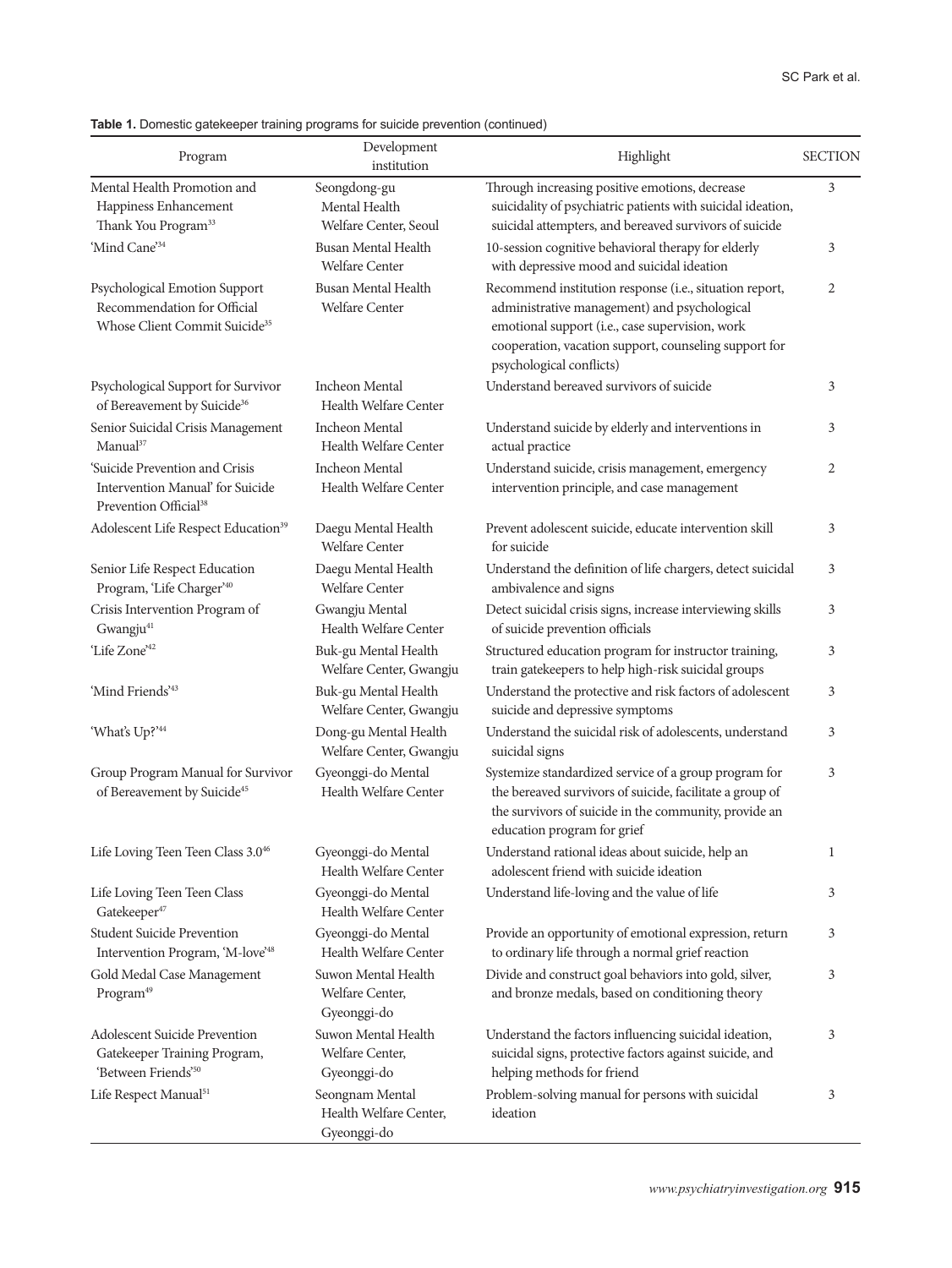| Program                                                                                     | Development<br>institution                             | Highlight                                                                                                                                                                                 | <b>SECTION</b> |
|---------------------------------------------------------------------------------------------|--------------------------------------------------------|-------------------------------------------------------------------------------------------------------------------------------------------------------------------------------------------|----------------|
| Suicide Prevention Gatekeeper<br>Education Program <sup>52</sup>                            | Seongnam Mental Health<br>Welfare Center, Gyeonggi-do  | Develop a suicide prevention gatekeeper education for<br>citizens of Seongnam                                                                                                             | 3              |
| Support Guidebook for Survivor of<br>Bereavement by Suicide <sup>53</sup>                   | Seongnam Mental Health<br>Welfare Center, Gyeonggi-do  | Understand community-based support services for<br>bereaved survivors of suicide                                                                                                          | 3              |
| Life Respect Green Village <sup>54</sup>                                                    | Hwaseong Mental Health<br>Welfare Center, Gyeonggi-do  | Equip a safe deposit box of agricultural chemicals                                                                                                                                        | 3              |
| Gatekeeper Training Program for<br>Police Officer <sup>55</sup>                             | Chuungcheongbuk-do<br>Mental Health Welfare Center     | Recognize statistical data of police officer suicide                                                                                                                                      | 3              |
| Gatekeeper Training Program for<br>$\rm{Firefigure^{56}}$                                   | Chuungcheongbuk-do<br>Mental Health Welfare Center     | Recognize statistical data of firefighter suicide                                                                                                                                         | 3              |
| Emergency Kit Emergency Box <sup>57</sup>                                                   | Chungchengbuk-do<br>Mental Health Welfare Center       | 1. Emergency kit (a tool to cope with physical<br>emergency situations)<br>2. Emergency box (suicidal risk assessment, crisis<br>intervention, refer to medical institutions, and others) | 3              |
| 'Suicide Crisis Management Manual' <sup>58</sup>                                            | Chungcheongbuk-do<br>Mental Health Welfare Center      | Suicide crisis management manual for 112, 119, and<br>community mental health welfare centers                                                                                             | 2              |
| Life Savor Training Program <sup>59</sup>                                                   | Chuungcheongbuk-do<br>Mental Health Welfare Center     | Understand suicide and suicide prevention                                                                                                                                                 | 3              |
| Chungbuk Stop of Suicide (SOS)<br>Project <sup>60</sup>                                     | Chungcheongbuk-do<br>Mental Health Welfare Center      | Suicidal crisis intervention program for policemen,<br>firefighters, and mental health welfare center officials                                                                           | 3              |
| Running Life <sup>61</sup>                                                                  | Chungcheongnam-do<br>Mental Health Welfare Center      | Suicide prevention education for adolescent, adults,<br>and seniors                                                                                                                       | 3              |
| Motivation Enhancement Cognitive<br>Behavioral Program 2.0, 'Empathy 3' <sup>62</sup>       | Gumi Mental Health Welfare<br>Center, Gyeongsangbuk-do | Understand suicidal intent, enhance life motivation,<br>construct a safety net                                                                                                            | 3              |
| Short-term Intervention Program 2.0,<br>'Empathy 1'63                                       | Gumi Mental Health Welfare<br>Center, Gyeongsangbuk-do | A short-term intervention program for suicide<br>attempters and high-risk suicidal groups                                                                                                 | 3              |
| Peer Life Savor Training Program <sup>64</sup>                                              | Gumi Mental Health Welfare<br>Center, Gyeongsangbuk-do | Educate on the four phases including irrational<br>belief phase, rational belief construction phase,<br>rational behavior construction phase, and rational<br>behavior acquirement phase  | 3              |
| Life Loving Gatekeeper Training<br>Program and Instructor Training<br>Program <sup>65</sup> | Jeollabuk-do Mental Health<br>Welfare Center           | Increase understanding of suicide, detect suicidal<br>signs, educate on interview skills and attitude and<br>assessment and evaluation of crisis situations                               | 3              |
| Suicide Prevention Program <sup>66</sup>                                                    | Jeollabuk-do Mental Health<br>Welfare Center           | Improve understanding of suicide for Jeollabuk-do<br>people, reduce the suicide rate in Jeollabuk-do                                                                                      | 3              |
| Life Loving Gatekeeper Professional<br>Instructor Program <sup>67</sup>                     | Jeollabuk-do Mental Health<br>Welfare Center           | Understand suicide and theory about suicide,<br>educate on suicidal risk assessments                                                                                                      | 3              |
| 'Knocking Repeatedly' <sup>68</sup>                                                         | Wanju Mental Health Welfare<br>Center, Jeollabuk-do    | Reduce suicide ideation and depressive mood of<br>high-risk suicide groups                                                                                                                | 3              |
| 'Hello?' <sup>69</sup>                                                                      | Jeollanam-do Mental Health<br>Welfare Center           | Understand suicide, conduct early detect and early<br>management of high-risk suicidal groups,<br>decrease suicidal rate through fostering a life<br>respecting culture                   | 3              |
| Life Loving Gatekeeper Training<br>Program <sup>70</sup>                                    | Jeju-do Mental Health Welfare<br>Center                | Understand the characteristics of elderly suicides,<br>detect and help high-risk suicide groups                                                                                           | 3              |
| Gatekeeper Education Program<br>for Police Officer <sup>71</sup>                            | Korea National Police Agency                           | Recognize suicidal risk of police officers, improve<br>the connection with resources which provide<br>appropriate help                                                                    | 3              |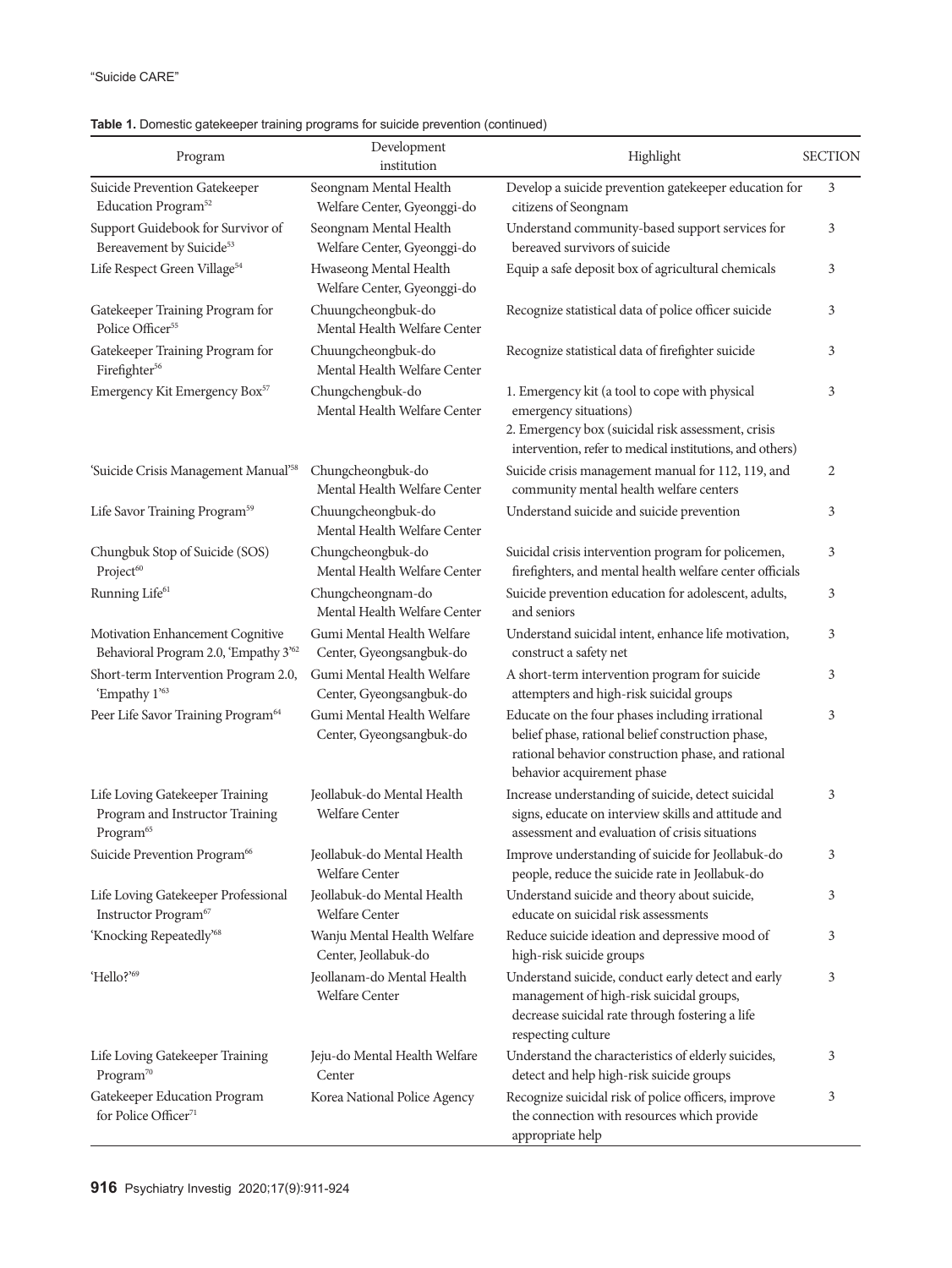|  |  | Table 1. Domestic gatekeeper training programs for suicide prevention (continued) |  |  |  |  |  |
|--|--|-----------------------------------------------------------------------------------|--|--|--|--|--|
|--|--|-----------------------------------------------------------------------------------|--|--|--|--|--|

| Program                                                                         | Development<br>institution                                                                                          | Highlight                                                                                                                            | <b>SECTION</b> |
|---------------------------------------------------------------------------------|---------------------------------------------------------------------------------------------------------------------|--------------------------------------------------------------------------------------------------------------------------------------|----------------|
| Suicidality Screening Program <sup>72</sup>                                     | Department of Epidemiology,<br>The Catholic University of Korea,<br>Seoul                                           | Conduct community-based suicidality screening<br>tests and refer persons with high-risk suicidality<br>to mental health institutions | 3              |
| TLC Academy, 'Life Loving'73                                                    | Nazarene University, Cheonan,<br>Chungcheongnam-do                                                                  | Understand suicide and suicide prevention<br>programs, train counseling, conduct a suicide<br>prevention campaign                    |                |
| Life Saver Education Book <sup>74</sup>                                         | Life Respect Education<br>Association, Seoul                                                                        | Educate psychology to respect life, educate suicide<br>prevention for respect of life                                                | 3              |
| <b>Adolescent Suicide Prevention</b><br>Education Program, 'I Love You'75       | Life Line Korea, Samsung Life<br>Insurance, Community<br>Chest of Korea, Korea Health<br><b>Promotion Institute</b> | Educate intervention skill for adolescents with<br>suicidal crises, educate school-based suicide<br>prevention intervention          | 3              |
| Life Loving Gatekeeper Basic<br>Education Program <sup>76</sup>                 | Life Hope Protestant Suicide<br>Prevention Center, Seoul                                                            | Suicide prevention intervention program for<br>adolescents                                                                           | 3              |
| Sexual Minority Suicide Prevention<br>Gatekeeper Training Program <sup>77</sup> | Korean Gay Humanity<br>Movement Organization                                                                        | Understand suicidal signs and suicidal ideation of<br>sexual minorities, improve self-help of gatekeepers                            | 3              |

Adapted from the Korea Suicide Prevention Center. Registration System for Domestic Gatekeeper Training Programs to Introduce Evidence-Based Suicide Prevention Interventions [Internet]. Seoul: Korea Suicide Prevention Center; 2020, according to the Creative commons license<sup>16</sup>

and availability in Korean contexts from the international gatekeeper training programs. Reviews of the international gatekeeper training programs presented major considerations as follows: First, each of the international gatekeeper training programs has been developed to be used consistently with each of the special conditions for the countries. It has been concluded that most international gatekeeper training programs may be inconsistent with the particular conditions of suicide in Korea. Second, it has been assumed that the early detection of suicide risk signals should be an essential content of "Suicide CARE" version 2.0. Thus, the "Careful observation" part has been proposed as the most important portion in the revision process of "Suicide CARE" from version 1.6 to 2.0. Third, since most of the international gatekeeper training programs require a range of tuition fees, it is speculated that the fees can contribute to the main obstacles for educating and training gatekeepers. Thus, it was concluded that "Suicide CARE" should be distributed free of charge. Fourth, role play and group simulation are regarded as the main sections in many of the international gatekeeper training programs. Thus, it has been proposed that role-play or group simulation should be included in "Suicide CARE" version 2.0.

#### **Psychological autopsy interview reports 2015–2018**

The Korea Psychological Autopsy Center has published psychological autopsy interview reports, which present the clinical characteristics of 391 Korean suicide completers from 2015 to 2018, based on interviews with family survivors.12 The contents for the psychological autopsy interview reports, 2015–2018, were also included in the revision of the "Suicide CARE." Among 391 suicide completers, 92.3% (n=361) presented warning signals before suicide completion, whereas 6.1% (n=24) did not present warning signals. In addition, 1.5% (n=6) were not aware of the warning signals. In the 361 suicide completers who presented warning signs before death, alterations in verbal expression, behaviors, and emotions, 77.0% (n=278) were not recognized, whereas only 20.5% (n=74) were recognized. In addition, warning sign recognitions in 2.5% (n=9) was not evaluated.

The psychological autopsy interview reports classified suicide warning signals into three groups: verbal, behavioral, and situational signals. First, the verbal and behavioral signals for a total of 249 people who committed suicide from 2016 to 2018, were analyzed descriptively since the data from the suicide completers in 2015 did not contain specific contents. The specific suicidal signals were as follows: the verbal signals were classified into frequent mentions about suicide, homicide, or death (n=130, 52.2%), somatic complaints (n=120, 48.2%), expression of self-criticism (n=106, 42.6%), questioning on how to commit suicide (n=30, 12.0%), writing about death in letters, notes, etc. (n=40, 16.1%), expression of longing for the afterlife (n=30, 12.0%), and talking about people who committed suicide (n=19, 7.6%). The behavioral signals were classified into alterations in sleep (n=164, 65.9%), alterations in appetite (n=133, 53.4%), decreased concentration or indecisiveness (n=82, 32.9%), indifference to appearance management (n=82, 32.9%), disposing of the belongings (n=75, 30.1%), self-destructive behaviors or substance abuse (n=63, 25.3%), striving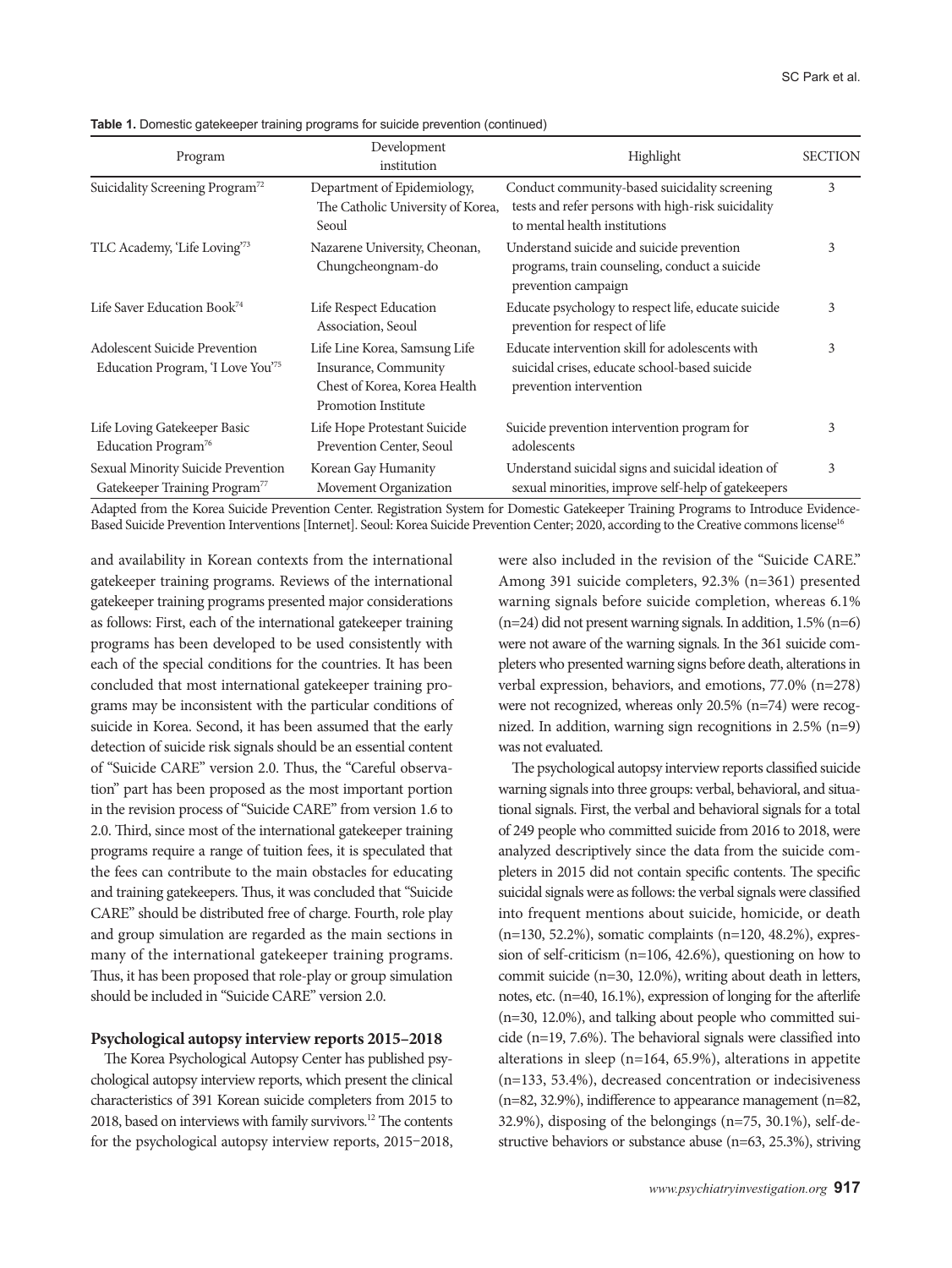| Program                                                                                             | Requirement                                                                                                                      | Education                                                                                                                                        |
|-----------------------------------------------------------------------------------------------------|----------------------------------------------------------------------------------------------------------------------------------|--------------------------------------------------------------------------------------------------------------------------------------------------|
| Applied Suicide Intervention                                                                        | Instructor education: \$2,600 for 5-day course                                                                                   | Mini-lecture, discussion, group simulation,                                                                                                      |
| Skills Training (ASIST) <sup>79</sup>                                                               | Gatekeeper education: \$36 for 14-hour course                                                                                    | and role-play                                                                                                                                    |
| Army ACE                                                                                            | Gatekeeper education: peer-to-peer or                                                                                            | Encourage direct questions to peers with                                                                                                         |
| (Ask, Care, and Escort) <sup>80</sup>                                                               | buddy-to-buddy education for four hours                                                                                          | suicidal behavior                                                                                                                                |
| At-Risk for Middle School<br>Educators <sup>81</sup>                                                | Gatekeeper education: online education for<br>50 minutes, \$5-30                                                                 | Detect middle school students' psychological<br>conflicts including depressed mood and<br>suicidal ideation                                      |
| At-Risk for High School<br>Educators <sup>82</sup>                                                  | Gatekeeper education: \$500-3,500 for<br>1-year license                                                                          | Detect high school students' psychological<br>conflicts                                                                                          |
| At-Risk for University and<br>College Faculty <sup>83</sup>                                         | Gatekeeper education: online education for<br>45 minutes, \$1,850-4,850 for 1-2-year license                                     | Web-based interactive simulation to analyze<br>virtual students' psychological conflicts including<br>depression, anxiety, and suicidal ideation |
| At-Risk for University and<br>College Students <sup>84</sup>                                        | Gatekeeper education: 30-minute course,<br>\$2-20 for users                                                                      | Online program to detect at-risk students,<br>discuss his or her problems, and connect with<br>a counseling center                               |
| At-Risk in the ED <sup>85</sup>                                                                     | Gatekeeper education: 1-hour course,<br>$$35-75$ for users                                                                       | Online program to detect the signs of suicide<br>and substance abuse in patients                                                                 |
| Be A Link! <sup>86</sup>                                                                            | Instructor education: \$295 for 2-day course<br>Gatekeeper education: \$375 for 2-hour course<br>(including instructor resource) | Community connection and risk protocol to<br>detect risk factor and a warning sign of suicide                                                    |
| Campus Connect <sup>87</sup>                                                                        | Instructor education: \$4,500 for 6-hour workshop<br>Gatekeeper education: 2.5-hour training                                     | Information about risky and protective factors of<br>suicide, role-play to train communication skills                                            |
| <b>Connect Suicide Prevention</b><br>Intervention Training <sup>88</sup>                            | Instructor education: \$6,000 for 3-day course<br>Gatekeeper education: \$1,600 for 4 to 6-hour course                           | Educate communication and link, decrease stigma,<br>restrict lethal tools                                                                        |
| <b>Connect Suicide Postvention</b><br>Training <sup>89</sup>                                        | Instructor education: \$6,000 for 3-day course<br>Gatekeeper education: \$1,600 for 4 to 6-hour course                           | Increase collaboration to provide the most<br>effective intervention, care for a survivor,<br>and connect with community society                 |
| Connect Youth Leaders<br>Partnering with Adults in<br>Youth Suicide Prevention <sup>90</sup>        | Gatekeeper education: \$6,000 for a 2-day course                                                                                 | Adolescent suicide prevention program                                                                                                            |
| EndingSuicide.Com <sup>78</sup>                                                                     | Gatekeeper education: two modules on the homepage                                                                                | Simple module for persons who have no health<br>education and a complex module for health<br>professionals                                       |
| Family of Heroes: Training for<br>Family Members for Veterans <sup>91</sup>                         | Gatekeeper education: 1-hour course,<br>$$2-2.5$ for users                                                                       | Simulation conversation with a virtual veteran                                                                                                   |
| Gryphon Place Gatekeeper<br>Suicide Prevention Program-<br>A Middle School Curriculum <sup>92</sup> | Gatekeeper education: 3-day course                                                                                               | Detect, intervene, and help adolescents at-risk                                                                                                  |
| High School Gatekeeper<br>Curriculum <sup>92</sup>                                                  | Gatekeeper education: four lessens                                                                                               | Detect, intervene, and help adolescents at-risk                                                                                                  |
| How Not to Keep a Secret<br>(HNTKAS) <sup>93</sup>                                                  | Gatekeeper education: \$50 for a one-day course<br>(including free DVD)                                                          | Include clinical presentation, documentary,<br>and interview skills                                                                              |
| Just Talk About It: Suicide<br>Prevention Toolkit <sup>78</sup>                                     | Instructor education: free for 2-hour course<br>Gatekeeper education: 0.5 to 1.5-hour course                                     | Help adolescents with the signs of suicidal<br>ideation                                                                                          |
| In Harm's Way:<br>Law Enforcement<br>Suicide Prevention <sup>94</sup>                               | Instructor education: free for 8-hour course                                                                                     | Detect warning signs of depression, PTSD,<br>and suicide through peer training                                                                   |
| Late Life Suicide Prevention<br>Toolkit <sup>95</sup>                                               | Gatekeeper education: free                                                                                                       | Detect suicide warning signs, establish a relationship,<br>evaluate suicide risk and resilience factors                                          |

# **Table 2.** International gatekeeper training programs for suicide prevention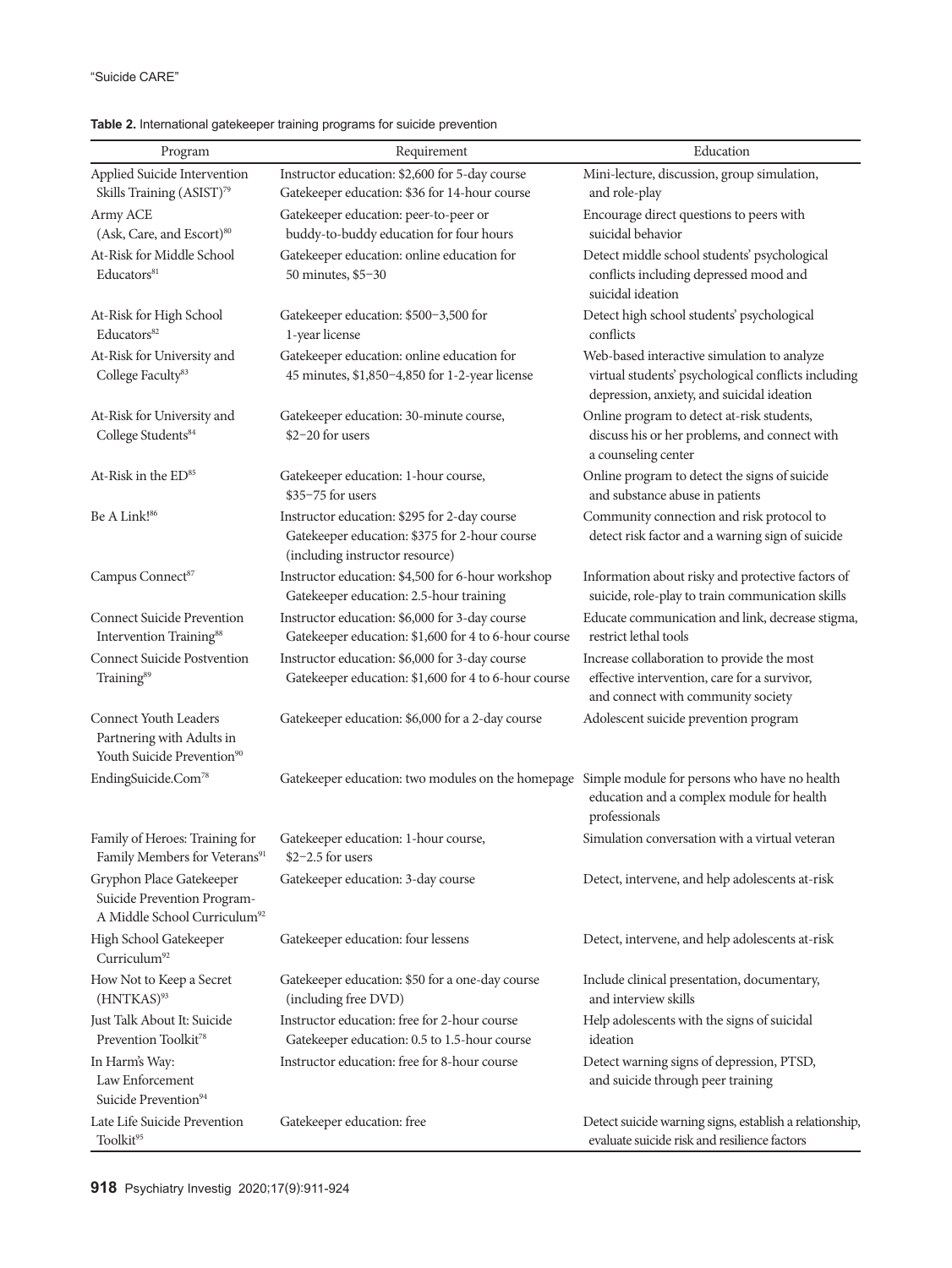|  |  |  | Table 2. International gatekeeper training programs for suicide prevention (continued) |  |
|--|--|--|----------------------------------------------------------------------------------------|--|
|--|--|--|----------------------------------------------------------------------------------------|--|

| Program                                                                                                          | Requirement                                                                                                                           | Education                                                                                                                               |
|------------------------------------------------------------------------------------------------------------------|---------------------------------------------------------------------------------------------------------------------------------------|-----------------------------------------------------------------------------------------------------------------------------------------|
| Let's Talk Gatekeeper Training <sup>78</sup>                                                                     | Gatekeeper education: 2-hour course                                                                                                   | Understand the risky and protective factors of<br>suicide, warning signs of suicide, and<br>communication with children and adolescents |
| Lifelines Intervention: Helping<br>Students At Risk for Suicide <sup>96</sup>                                    | Gatekeeper education: \$149 for manual (216 pages)<br>and DVD (37 minutes)                                                            | Modify classical counseling skills about the<br>school environment                                                                      |
| Life Savers Training <sup>97</sup>                                                                               | Gatekeeper education: \$230 for 3-day course                                                                                          | Active listening, confidentiality, and help<br>peers with a psychological problem                                                       |
| Making Educators Partners in<br>Youth Suicide Prevention <sup>98</sup>                                           | Gatekeeper education: free for five modules                                                                                           | Email specific questions to expert personnel                                                                                            |
| More Than Sad: Suicide<br>Prevention Education for<br>Teachers and Other School<br>Personnel <sup>99</sup>       | Gatekeeper education: \$99.99 for one guidebook<br>and 2 DVDs                                                                         | Educate on the life-threatening mental disorders<br>of adolescents                                                                      |
| Online Counseling and<br>Suicide Intervention Specialist<br>$(OCSIS)$ <sup>100</sup>                             | Gatekeeper education: \$199 for a volunteer,<br>\$399 for professional                                                                | Detect, evaluate, and relieve suicide risk                                                                                              |
| Operation S.A.V.E.: VA Suicide<br>Prevention Gatekeeper<br>Training <sup>101</sup>                               | Gatekeeper education: free for 1 to 2- hour course                                                                                    | Include risk factors of suicide, SAVE model                                                                                             |
|                                                                                                                  | QPR (Question, Persuade, Refer) <sup>102</sup> Gatekeeper education: \$495 for 12-hour course,<br>\$395 for 8-hour course             | "Chain of survival" approach to recognize<br>warning signs                                                                              |
| QPR for Law Enforcement <sup>102</sup>                                                                           | Gatekeeper education: \$119 for 90-minute course                                                                                      | Online education program to recognize<br>warning signs of suicide                                                                       |
| QPR for Nurses <sup>103</sup>                                                                                    | Gatekeeper education: \$139 for 3 to 6-hour course                                                                                    | Evaluate suicidal risk                                                                                                                  |
| Response: A Comprehensive<br>High School-based Suicide<br>Awareness Program <sup>104</sup>                       | Instructor education: \$375 for 2-hour course of teacher<br>Gatekeeper education: \$150                                               | Detect depression and suicidal ideation,<br>and recommend services                                                                      |
| Shield of Care: A System-Focused<br>Approach to Protecting Juvenile<br>Justice Youth from Suicide <sup>105</sup> | Gatekeeper education: free for 8-hour course                                                                                          | Suicide prevention system-centered model to<br>connect with adolescents                                                                 |
| Sources of Strength <sup>106</sup>                                                                               | Instructor education: \$5,000 for 40-hour course<br>Gatekeeper education: 15-hour course                                              | Send a message of "Hope, Help, and Strength"<br>through a presentation, poster, video, and<br>the internet                              |
| Student Support Network <sup>107</sup>                                                                           | Instructor education: \$1,000-3,000 for 1 to 2-day course Include mental and behavioral health problems<br>Gatekeeper education: free | and knowledge about the community                                                                                                       |
| Suicide Alertness for Everyone<br>(safeTALK) <sup>108</sup>                                                      | Instructor education: \$820 for 2-day workshop<br>Gatekeeper education: \$6.50-7.50                                                   | A structured behavior training program with<br>graded exposure                                                                          |
| Student and Aging:<br>A Gatekeeper's Workshop <sup>109</sup>                                                     | Gatekeeper education: 4-hour course                                                                                                   | Detect the risk factors of suicide in the elderly                                                                                       |
| Suicide Prevention Training for<br>Gatekeeper of Older Adult <sup>110</sup>                                      | Gatekeeper education: free for 8-hour course                                                                                          | Include aging, mental health, and suicide,<br>risk and protective factors of suicide                                                    |
| Trevor Lifeguard Workshop <sup>111</sup>                                                                         | Instructor education: 2-day course<br>Gatekeeper education: 1-hour course                                                             | Two versions, LGBTQ adolescents and ordinary<br>adolescents                                                                             |
| Veterans on Campus <sup>112</sup>                                                                                | Gatekeeper education: \$2,500                                                                                                         | Discuss psychological conflicts of veterans and<br>connect with community resources                                                     |
| Working Minds: Suicide<br>Prevention in the Workplace <sup>113</sup>                                             | Instructor education: \$1,000 for 1-day course                                                                                        | Educate on interviewing skills about<br>psychological conflicts of workers                                                              |

Adapted from Suicide Prevention Resource Center. Resources and Programs [Internet]. Waltham, MA: Suicide Prevention Resource Center; 2020, according to the Creative commons license<sup>81</sup>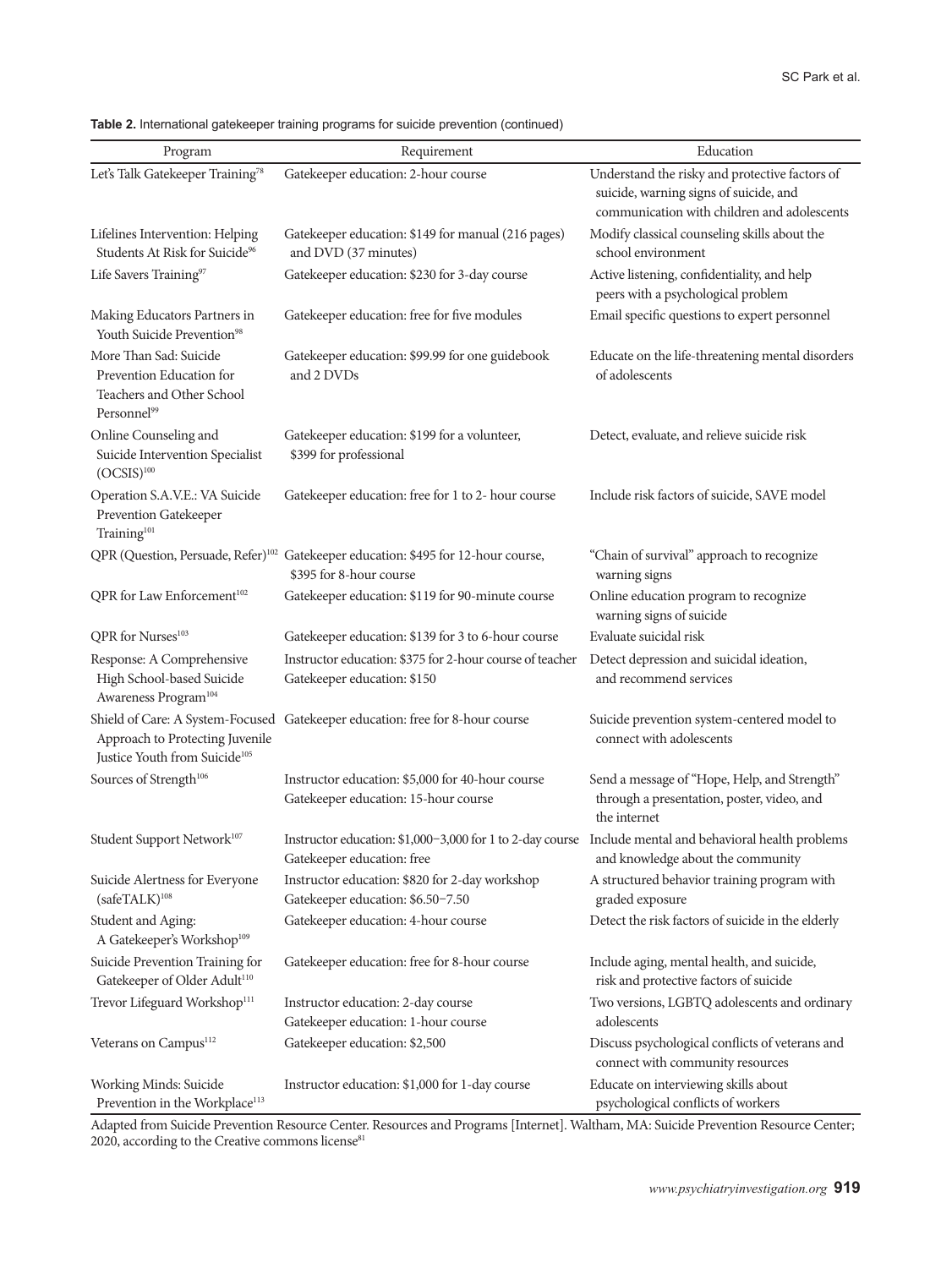to improve interpersonal relationships (n=45, 18.1%), planning suicide (n=43, 17.3%), aggressive or impulsive behaviors (n=43, 17.3%), giving others the things they usually valued (n=19, 7.6%), and excessive collecting of poems, music, and movies related to death (n=12, 4.8%). Second, the situational signals for a total of 103 people who completed suicides in 2018 only were analyzed descriptively. Since situational signals for suicide can be multifactorial and complex, they were simply classified as mental health problems (n=87, 84.5%), occupation-related stress (n=70, 68.0%), economic problems (n=56, 54.4%), family-related stress (n=56, 54.4%), interpersonal relationship-related stress (n=40, 38.8%), spouse-related stress (n=35, 34.0%), physical health problems (n=34, 33.0%), lover-related stress (n=14, 13.6%), and learning-related stress (n=14, 13.6%). In terms of classification of the suicide commitment period, the warning signals three months before the suicide completion were alterations in emotion, alterations in appetite, alterations in sleep, disposing of the belongings, and loss of energy or interest. In addition, the warning signals one week before suicide completion were disposing of belongings, striving to improve interpersonal relationships, and aggressive or impulsive behaviors. Furthermore, in terms of classification of the life cycle, the suicide warning signals of young adults were learning, family and lover-related stress, loneliness, and absence of close relationships. In addition, the signals in middle-aged adults were economic stress and debt problems. Finally, the signals in the elderly were chronic physical diseases, unspecified somatic symptoms, and absence of interpersonal relationships.

As shown in Figure 2, based on the psychological autopsy interview reports, the chronicled pathways to suicide completion of job seekers, self-employed persons, and retirees were conceptualized to improve the understanding of suicidal cases. Thus, by consensus of the developers for "Suicide CARE" version 2.0, life cycle-based example cases were selected from the conceptualized paths to suicide.

## **Feedback of persons who completed "Suicide CARE" version 1.6**

From September 16 to October 4, 2019, a survey question-

naire that included difficulties in teaching, feedback about content and construction of each part, and feedback about instructor training courses was administered by persons who completed training of "Suicide CARE" version 1.6, and 66 persons responded to the survey questionnaire.<sup>82</sup> The responses were as follows: First, since many of the students for "Suicide CARE" version 1.6 felt bored, it has been proposed that a method to relieve boredom should be added in the new version. Thus, "Suicide CARE" version 2.0 is needed to fulfill a diversified demand for education according to age, sex, occupation, and other factors. In addition, the transcript of the lecture needs to be reduced, and the capability of educators needs to be increased in order to guarantee educators' unconstrained lectures. Furthermore, the education time needs to be reduced to decrease the burden of educators and students. It has been proposed that weighting more important content can improve the efficiency of lectures. Second, it has been proposed that the contents of the adolescent version should be updated and added. Most of all, it is necessary to add the fact that suicide currently is the most common cause of death in adolescence. It is also necessary to add the fact that self-injury is a warning sign for suicide. Moreover, it is necessary to complement a method to improve the concentration of middle school students. Third, it has been proposed that "Suicide CARE" version 2.0, including the transcript of a lecture, should be differentiated according to the life cycle or occupation (i.e., adolescents, elders, office workers, public servants, soldiers, teachers, college students, etc.). It has been proposed that an advanced course should be developed in "Suicide CARE" version 2.0. In addition, it is necessary to diversify the scenarios of role-playing to improve the quality of the practical exercise for educators. Overall, the contents of the survey responses were consistent with the opinions of the developers for "Suicide CARE" version 2.0.

# **DISCUSSION**

The developers of "Suicide CARE" version 2.0 planned to revise more than 70% of "Suicide CARE" version 1.6 based



**Figure 2.** Pathways to suicide completion. These pathways were proposed following the psychological autopsy interview reports collected between 2015 and 2018.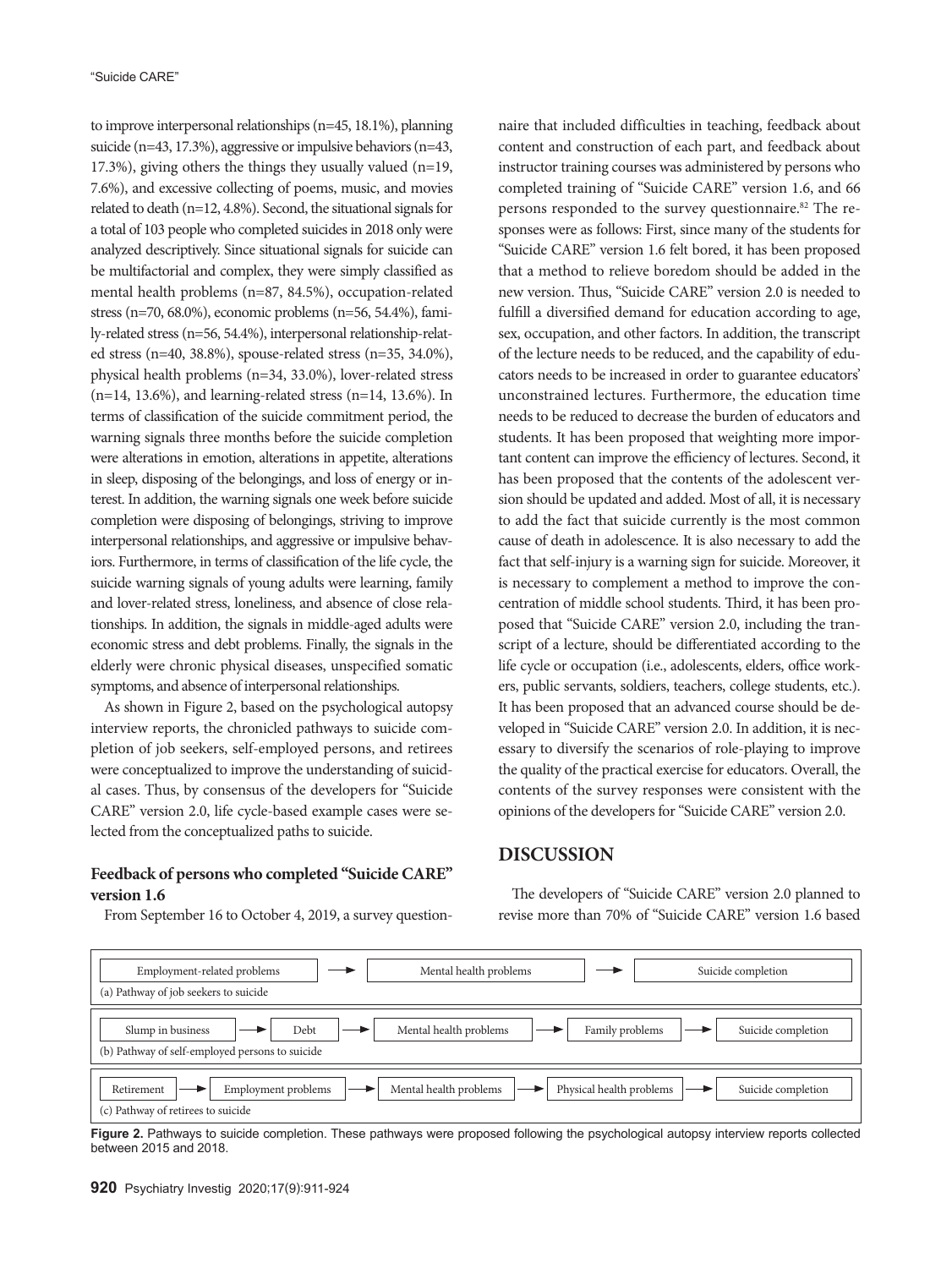### **Table 3.** Comparison of "Suicide CARE" versions 1.6 and 2.0

|                    | Version 1.6                                                                                                                            | Version 2.0                                                                                                                                                                                                                                         |
|--------------------|----------------------------------------------------------------------------------------------------------------------------------------|-----------------------------------------------------------------------------------------------------------------------------------------------------------------------------------------------------------------------------------------------------|
| Introduction       | • Introduce suicide epidemiological data                                                                                               | • Quote the psychological autopsy interview reports (2015-2018)<br>• Emphasize the importance of the gatekeeper training program<br>• Quote written texts authored by Prof. Se-Won Lim                                                              |
|                    | "Careful observation" • Introduce theoretically relevant verbal,<br>behavioral, and situational warning signs<br>of suicide completers | • Introduce the real verbal, behavioral, and situational warning signs of<br>suicide completers, based on the psychological autopsy interview<br>reports (2015-2018)<br>• Explain the characteristics of the warning signs according to life cycles |
| "Active listening" | • Ask a question about suicidal ideation<br>• Explain the concept of ambivalence                                                       | • Connect the warning signs of "Care observation" with the question of<br>"Active listening"<br>• Change the explaining pattern and design about the concept of ambivalence                                                                         |
| Expert referral"   | "Risk evaluation and • Lists for safety check                                                                                          | • Dichotomize the lists for safety into the evaluation of suicide risk<br>and helping safely<br>• Change video clips and role play                                                                                                                  |

on the troubling suicide-related situation in Korea. Psychological autopsy interview reports showed that suicide completers express self-deprecation and show changes in sleep and appetite. Thus, the findings of the psychological autopsy interview reports were planned to be incorporated into video clip scenarios. It has also been planned that the characters of video clips include a job-seeker (aged 20–30, female), a selfemployed person (middle aged, male), and a retired person (over 70 years old, male). Herein, from August 2019 to February 2020, the workbook, manuscript of lecture, and video clips of "Suicide CARE" were revised. Since "Suicide CARE" version 2.0 was developed based on extensive international literature reviews and the psychological characteristics of more than 300,000 Koreans, it is expected to enhance the effectiveness of gatekeeper training. In "Suicide CARE" version 2.0, educational video clips are regarded as an important component because it is a key medium that delivers the main contents of education to the trainee. Herein, as shown in Table 3, "Suicide CARE" has been updated from version 1.6 to 2.0.114 In terms of a utilization plan, from now on it is expected that all gatekeeper education programs be conducted using "Suicide CARE" version 2.0. Moreover, it is expected that "Suicide CARE" version 2.0 be positioned as the basic framework for many developing gatekeeper training programs for suicide prevention in Korea in the near future. However, owing to the limited production cost, there has been a limit on capturing visual quality that can convey empathy and emotion along with educational content. In the future, when revising "Suicide CARE" version 2.0 or when creating a specialized program for other special roles, such as firefighters and soldiers, it is necessary to reflect sufficient production costs in the production of the video when forecasting a budget.

## Acknowledgments

We would like to express our sincere gratitude to Prof. Se-Won Lim for his dedication to the development of "Suicide CARE" versions 1.0 and 1.6. This work was supported by the Standardized Suicide Prevention Program for Gatekeeper Intervention in Korea, version 2.0, development grant from the Korea Suicide Prevention Center. This work was also supported by the Korea Psychological Autopsy Center.

#### Conflicts of Interest

The authors have no potential conflicts of interest to disclose.

#### Author Contributions

Conceptualization: Hwa-Yong Lee, Hong Jin Jeon, Jong Woo Paik, Kang Seob Oh. Funding acquisition: Hwa-Yong Lee. Investigation: all authors. Projected administration: all authors. Writing—original draft: Seon-Cheol Park, Kyoung-Sae Na, Hwa-Young Lee. Writing—review & editing: all authors.

#### ORCID iDs

| Seon-Cheol Park   | https://orcid.org/0000-0003-3691-4624 |
|-------------------|---------------------------------------|
| Kyoung-Sae Na     | https://orcid.org/0000-0002-0148-9827 |
| Sun-Jung Kwon     | https://orcid.org/0000-0001-9938-2237 |
| Minjae Kim        | https://orcid.org/0000-0003-4777-7397 |
| Hyoung-Jun Kim    | https://orcid.org/0000-0003-0037-4726 |
| Myungjae Baik     | https://orcid.org/0000-0001-8989-7405 |
| <b>Jinmi</b> Seol | https://orcid.org/0000-0001-9734-7243 |
| Eun Ji An         | https://orcid.org/0000-0001-6204-9481 |
| Sang Min Lee      | https://orcid.org/0000-0002-7834-8272 |
| Eun-Jin Lee       | https://orcid.org/0000-0002-1579-1007 |
| Meerae Lim        | https://orcid.org/0000-0001-7504-7485 |
| Sung Joon Cho     | https://orcid.org/0000-0001-6981-0931 |
| Gwang Hun Kim     | https://orcid.org/0000-0002-8407-2663 |
| Nari Kim          | https://orcid.org/0000-0003-2183-3645 |
| Hong Jin Jeon     | https://orcid.org/0000-0002-6126-542X |
| Jong-Woo Paik     | https://orcid.org/0000-0002-1804-8497 |
| Kang Seob Oh      | https://orcid.org/0000-0001-9850-1898 |
| Hwa-Young Lee     | https://orcid.org/0000-0002-2749-6232 |
|                   |                                       |

#### **REFERENCES**

- 1. Han C. How to approach to suicide prevention. J Korean Med Assoc 2019;62:79-84.
- 2. Kim S, Lee KU. Neurobiological understanding of suicide. J Korean Med Assoc 2019;62:85-92.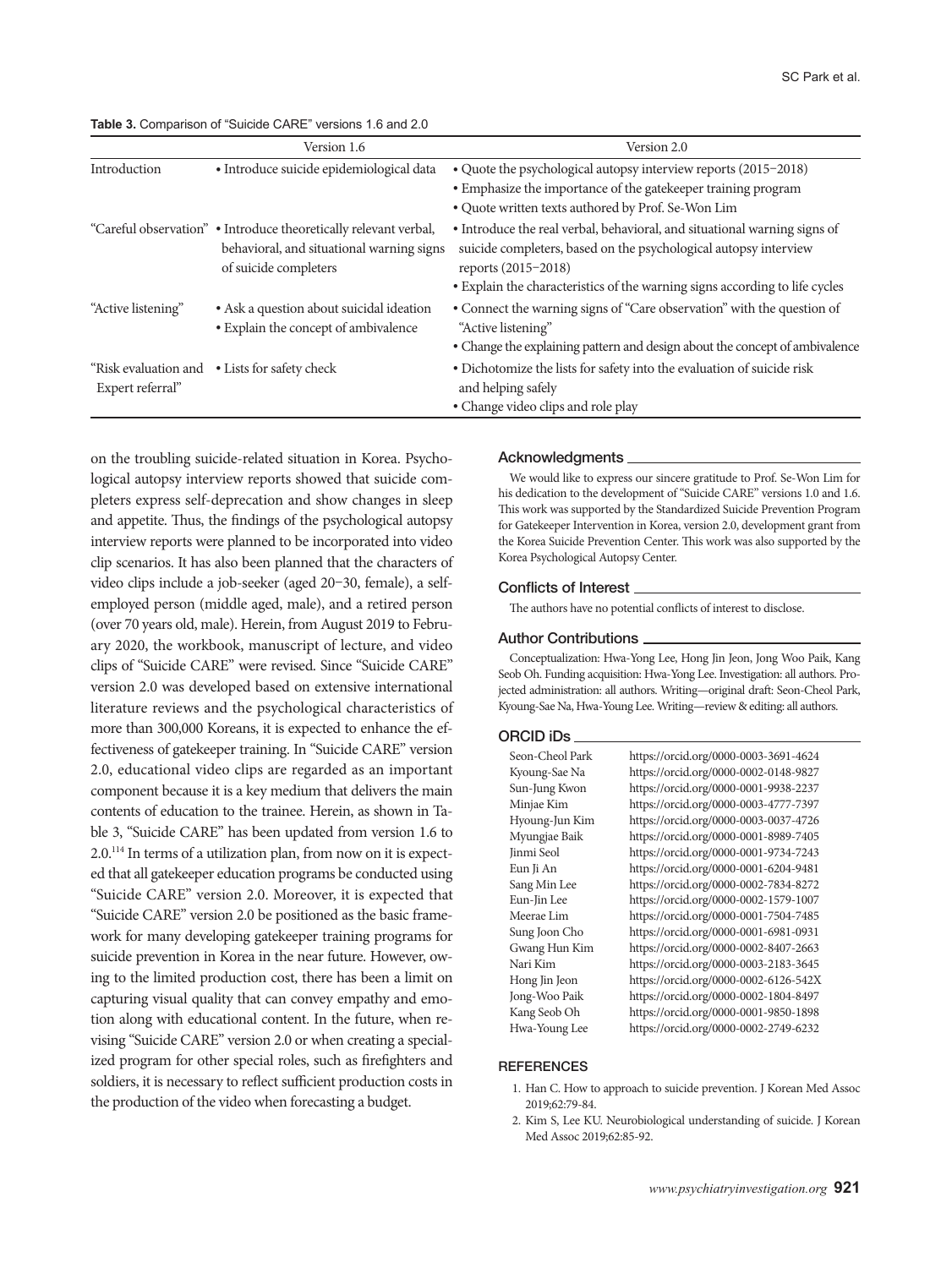- 3. Kim SW, Jhon M, Kim M, Paik JW, Kim JM, Yoon JS. A social psychiatric approach to suicide prevention. J Korean Med Assoc 2019;62:93- 101.
- 4. Lee SU, Park JI. Medical policy for suicide prevention. J Korean Med Assoc 2019;62:102-106.
- 5. Organization for Economic Cooperation and Development (OECD). OECD Data: Suicidal rates [Internet]. Available at: https://data.oecd. org/healthstat/suicide-rates.htm. Accessed April 30, 2020.
- 6. Ministry of Health and Welfare. National Suicide Prevention Action Plan [Internet]. Sejong. Available at: http://www.mohw.go.kr/react/ al/sal0301vw.jsp?PAR\_MENU\_ID=04&MENU\_ ID=0403&page=44&CONT\_SEQ=343649. Accessed April 30, 2020.
- 7. Zalsman G, Hawton K, Wasserman D, van Heeringen K, Arensman E, Sarchiapone M, et al. Suicide prevention strategies revisited: 10 year systematic review. Lancet Psychiatry 2016;3:649-659.
- 8. Centers for Disease Control and Prevention. Youth Suicide Prevention Programs: A Resource Guide. Atlanta, GA: Centers for Disease Control and Prevention; 1992.
- 9. Korea Association for Suicide Prevention. "Suicide CARE" (Standardized Suicide Prevention Program for Gatekeeper Intervention in Korea) version 1.0. Seoul: Korea Association for Suicide Prevention; 2011.
- 10. Paik JW, Jo SJ, Lee S, Ong JY, Park JI. The effect of Korean standardized suicide prevention program on intervention by gatekeepers. J Korean Neuropsychiatr Assoc 2014;53:358-363.
- 11. Korea Association for Suicide Prevention & Korea Suicide Prevention Center. "Suicide CARE" (Standardized Suicide Prevention Program for Gatekeeper Intervention in Korea) version 1.6. Seoul: Korea Association for Suicide Prevention& Korea Suicide Prevention Center; 2011.
- 12. Korea Psychological Autopsy Center. Psychological Autopsy Interview Report 2015-2018. Seoul: Korea Psychological Autopsy Center; 2018.
- 13. Korea Suicide Prevention Center. Registration System for Domestic Gatekeeper Training Programs to Introduce Evidence-Based Suicide Prevention Interventions [Internet]. Seoul. Available at: http://www. spckorea.or.kr/index.php. Accessed April 30, 2020.
- 14. Korea Suicide Prevention Center. Suicide Reporting Recommendation Guideline 3.0. Seoul: Korea Suicide Prevention Center; 2014.
- 15. Korea Suicide Prevention Center. Suicide Prevention Education Program for Senior Service Provider. Seoul: Korea Suicide Prevention Center; 2015.
- 16. Korea Suicide Prevention Center. Cognitive Behavioral Program for Suicidal Attempter. Seoul: Korea Suicide Prevention Center; 2015.
- 17. Korea Suicide Prevention Center. 'Suicide CARE' for Air Force. Seoul: Korea Suicide Prevention Center; 2017.
- 18. Korea Suicide Prevention Center. Senior Suicide Prevention Education Program. Seoul: Korea Suicide Prevention Center; 2017.
- 19. Korea Suicide Prevention Center. Suicide Prevention Education Program for Office Worker. Seoul: Korea Suicide Prevention Center; 2017.
- 20. Korea Suicide Prevention Center. Suicide Prevention Education for Emergency Medical Worker. Seoul: Korea Suicide Prevention Center; 2018.
- 21. Korea Suicide Prevention Center. Suicide Prevention Gatekeeper Education Program. Seoul: Korea Suicide Prevention Center; 2018.
- 22. Korea Suicide Prevention Center. Senior Suicide Prevention Gatekeeper Education Program. Seoul: Korea Suicide Prevention Center; 2018.
- 23. Seoul Suicide Prevention Center. Crisis Management Protocol for Suicide and Mental Disorder. Seoul: Seoul Suicide Prevention Center; 2014.
- 24. Seoul Suicide Prevention Center. Suicide Crisis Intervention Handbook. Seoul: Seoul Suicide Prevention Center; 2014.
- 25. Seoul Suicide Prevention Center. Suicide Prevention Gatekeeper

Training Program. Seoul: Seoul Suicide Prevention Center; 2014.

- 26. Seoul Suicide Prevention Center. Manual for Counseling and Self-Help Group for Survivor of Bereavement by Suicide. Seoul: Seoul Suicide Prevention Center; 2015.
- 27. Seoul Suicide Prevention Center. Suicide Prevention Education for Emergency Worker. Seoul: Seoul Suicide Prevention Center; 2017.
- 28. Seoul Suicide Prevention Center. Suicide Prevention Professional Training Program. Seoul: Seoul Suicide Prevention Center; 2017.
- 29. Seoul Suicide Prevention Center. Gatekeeper Training Program for Teacher. Seoul: Seoul Suicide Prevention Center; 2018.
- 30. Incheon Suicide Prevention Center. Adolescent Suicide Crisis Intervention Manual for Teacher and Official. Incheon: Incheon Suicide Prevention Center; 2015.
- 31. Seoul Mental Health Welfare Center. School-Based Suicide Postvention Program. Seoul: Seoul Mental Health Welfare Center; 2015.
- 32. Gangseo-gu Mental Health Welfare Center. Suicide Prevention Program of Community Resident Participation. Seoul; Gangseo-gu Mental Health Welfare Center; 2015.
- 33. Seongdong-gu Mental Health Welfare Center. Mental Health Promotion and Happiness Enhancement Thank You Program. Seoul: Seongdong-gu Mental Health Welfare Center; 2014.
- 34. Busan Mental Health Welfare Center. 'Mind Cane.' Busan: Busan Mental Health Welfare Center; 2017.
- 35. Busan Mental Health Welfare Center. Psychological Emotion Support Recommendation for Official Whose Client Commit Suicide. Busan: Busan Mental Health Welfare Center; 2018.
- 36. Incheon Mental Health Welfare Center. Psychological Support for Survivor of Bereavement by Suicide. Incheon: Incheon Mental Health Welfare Center; 2015.
- 37. Incheon Mental Health Welfare Center. Senior Suicidal Crisis Management Manual. Incheon: Incheon Mental Health Welfare Center; 2016.
- 38. Incheon Mental Health Welfare Center. 'Suicide Prevention and Crisis Intervention Manual' for Suicide Prevention Official. Incheon: Incheon Mental Health Welfare Center; 2017.
- 39. Daegu Mental Health Welfare Center. Adolescent Life Respect Education. Daegu: Daegu Mental Health Welfare Center; 2019.
- 40. Daegu Mental Health Welfare Center. Senior Life Respect Education Program, 'Life Charger.' Daegu: Daegu Mental Health Welfare Center; 2019.
- 41. Gwangju Mental Health Welfare Center. Crisis Intervention Program of Gwangju. Gwangju: Gwangju Mental Health Welfare Center; 2016.
- 42. Buk-gu Mental Health Welfare Center. 'Life Zone.' Gwangju: Buk-gu Mental Health Welfare Center; 2018.
- 43. Buk-gu Mental Health Welfare Center. 'Mind Friends.' Gwangju: Buk-gu Mental Health Welfare Center; 2019.
- 44. Dong-gu Mental Health Welfare Center. 'What's Up?' Gwangju: Dong-gu Mental Health Welfare Center; 2018.
- 45. Gyeonggi-do Mental Health Welfare Center. Group Program Manual for Survivor of Bereavement by Suicide. Suwon: Gyeonggi-do Mental Health Welfare Center; 2017.
- 46. Gyeonggi-do Mental Health Welfare Center. Life Loving Teen Teen Class 3.0. Suwon: Gyeonggi-do Mental Health Welfare Center; 2017.
- 47. Gyeonggi-do Mental Health Welfare Center. Life Loving Teen Teen Class Gatekeeper. Suwon: Gyeonggi-do Mental Health Welfare Center; 2019.
- 48. Gyeonggi-do Mental Health Welfare Center. Student Suicide Prevention Intervention Program, 'M-love.' Suwon: Gyeonggi-do Mental Health Welfare Center; 2019.
- 49. Suwon Mental Health Welfare Center. Gold Medal Case Management Program. Suwon: Suwon Mental Health Welfare Center; 2017.
- 50. Suwon Mental Health Welfare Center. Adolescent Suicide Prevention Gatekeeper Training Program, 'Between Friends.' Suwon: Suwon Mental Health Welfare Center; 2017.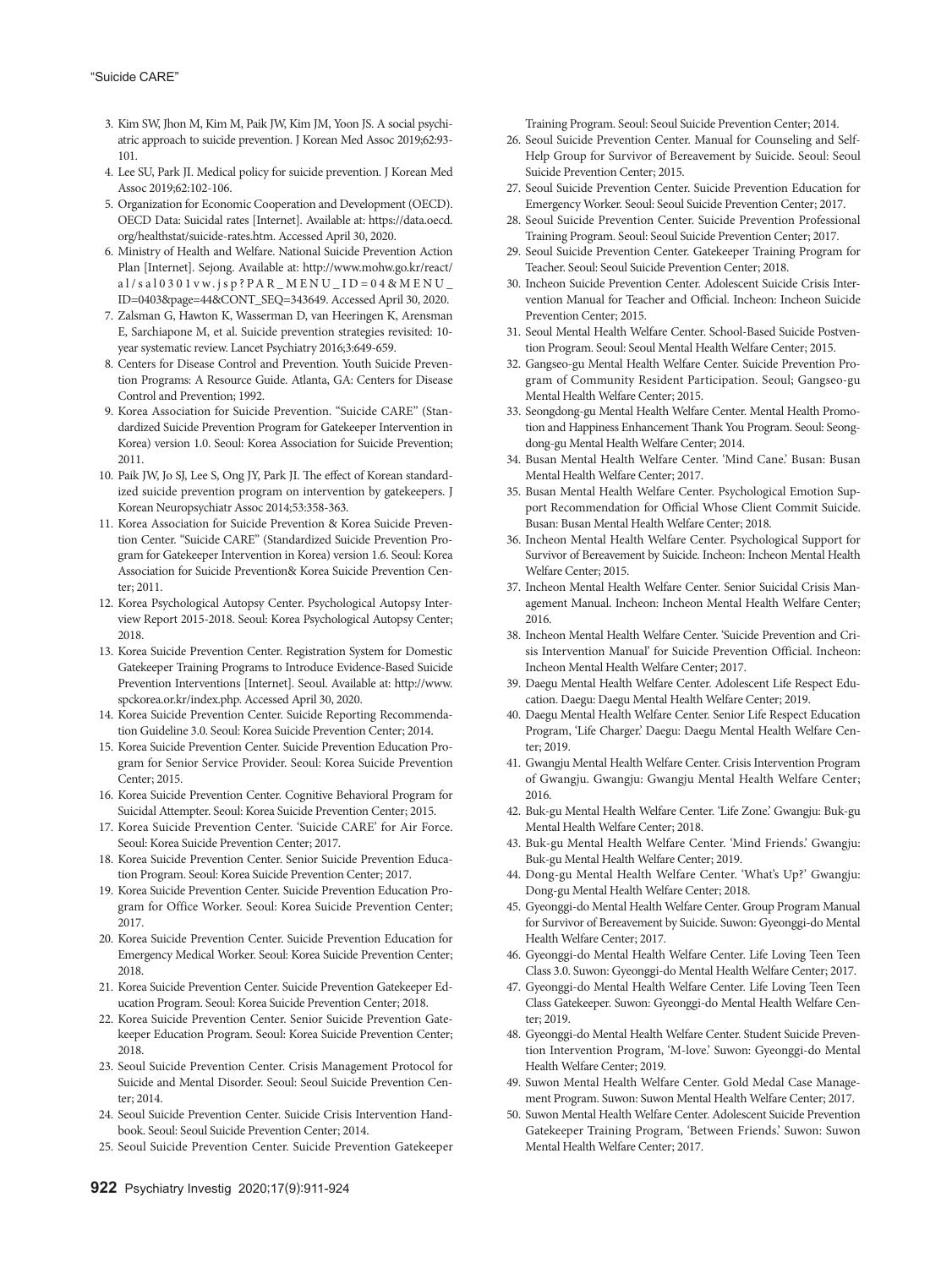- 51. Seongnam Mental Health Welfare Center. Life Respect Manual. Seongnam: Seongnam Mental Health Welfare Center; 2014.
- 52. Seongnam Mental Health Welfare Center. Suicide Prevention Gatekeeper Education Program. Seongnam: Seongnam Mental Health Welfare Center; 2014.
- 53. Seongnam Mental Health Welfare Center. Support Guidebook for Survivor of Bereavement by Suicide. Seongnam: Seongnam Mental Health Welfare Center; 2015.
- 54. Hwaseong Mental Health Welfare Center Life Respect. Green Village. Hwaseong: Hwaseong Mental Health Welfare Center; 2014.
- 55. Chuungcheongbuk-do Mental Health Welfare Center. Gatekeeper Training Program for Police Officer. Cheongju: Chuungcheongbukdo Mental Health Welfare Center; 2018.
- 56. Chungcheongbuk-do Mental Health Welfare Center. Gatekeeper Training Program for Firefighter. Cheongju: Chungcheongbuk-do Mental Health Welfare Center; 2018.
- 57. Chungcheongbuk-do Mental Health Welfare Center. Emergency Kit Emergency Box. Cheongju: Chungcheongbuk-do Mental Health Welfare Center; 2014.
- 58. Chungcheongbuk-do Mental Health Welfare Center. 'Suicide Crisis Management Manual.' Cheongju: Chungcheongbuk-do Mental Health Welfare Center; 2015.
- 59. Chungcheongbuk-do Mental Health Welfare Center. Life Savor Training Program. Cheongju: Chungcheongbuk-do Mental Health Welfare Center; 2015.
- 60. Chungcheongbuk-do Mental Health Welfare Center. Chungbuk SOS (Stop of Suicide) Project. Cheongju: Chungcheongbuk-do Mental Health Welfare Center; 2017.
- 61. Chungcheongnam-do Mental Health Welfare Center. Running Life. Hongseong: Chungcheongnam-do Mental Health Welfare Center; 2017.
- 62. Gumi Mental Health Welfare Center. Motivation Enhancement Cognitive Behavioral Program 2.0, 'Empathy 3.' Gumi: Gumi Mental Health Welfare Center; 2016.
- 63. Gumi Mental Health Welfare Center. Short-term Intervention Program 2.0, 'Empathy 1'Gumi: Gumi Mental Health Welfare Center; 2016.
- 64. Gumi Mental Health Welfare Center. Peer Life Savor Training Program Gumi: Gumi Mental Health Welfare Center; 2016.
- 65. Jeollabuk-do Mental Health Welfare Center. Life Loving Gatekeeper Training Program and Instructor Training Program. Jeonju: Jeollabuk-do Mental Health Welfare Center; 2016.
- 66. Jeollabuk-do Mental Health Welfare Center. Suicide Prevention Program. Jeonju: Jeollabuk-do Mental Health Welfare Center; 2018.
- 67. Jeollabuk-do Mental Health Welfare Center. Life Loving Gatekeeper Professional Instructor Program. Jeonju: Jeollabuk-do Mental Health Welfare Center; 2019.
- 68. Wanju Mental Health Welfare Center. 'Knocking Repeatedly.' Wanju: Wanju Mental Health Welfare Center; 2019.
- 69. Jeollanam-do Mental Health Welfare Center. 'Hello?' Naju: Jeollanam-do Mental Health Welfare Center; 2017.
- 70. Jeju-do Mental Health Welfare Center. Life Loving Gatekeeper Training Program. Jeju: Jeju-do Mental Health Welfare Center; 2018.
- 71. Korea National Police Agency. Gatekeeper Education Program for Police Officer. Seoul: Korea National Police Agency; 2018.
- 72. The Catholic University of Korea. Suicidality Screening Program. Seoul: The Catholic University of Korea; 2016.
- 73. Nazarene University. TLC Academy, 'Life Loving.' Cheonan: Nazarene University; 2015.
- 74. Life Respect Education Association. Life Saver Education Book Life. Seoul: Respect Education Association; 2016.
- 75. Life Line Korea, Samsung Life Insurance, Community Chest of Korea, & Korea Health Promotion Institute. Adolescent Suicide Prevention Education Program, 'I Love You.' Seoul: Life Line Korea, Samsung Life Insurance, Community Chest of Korea, & Korea Health

Promotion Institute; 2016.

- 76. Life Hope Protestant Suicide Prevention Center. Life Loving Gatekeeper Basic Education Program. Seoul: Life Hope Protestant Suicide Prevention Center: 2017.
- 77. Korean Gay Humanity Movement Organization. Sexual Minority Suicide Prevention Gatekeeper Training Program. Seoul: Korean Gay Humanity Movement Organization; 2019.
- 78. Suicide Prevention Resource Center. Resources and Programs [Internet]. Waltham, MA: Suicide Prevention Resource Center; 2020. Available at: http:// http://www.sprc.org/resources-programs. Accessed October 30, 2019.
- 79. Livingworks. Applied Suicide Intervention Skills Training (ASIST). Available at: https://www.livingworks.net/asist. Accessed April 29, 2020.
- 80. U.S.Army. Ask-Care-Escort: suicide intervention facilitator's handbook version 1.7. https://umtclasp.com/wp-content/ uploads/2019/01/4-Hour\_ACE-SI\_FacilitatorHandbook-v1-7\_5- Jun-17.pdf.
- 81. Kognito Interactive. At-Risk for Middle School Educators. Available at: https://kognito.com/products/at-risk-for-middle-school-educators. Accessed April 29, 2020.
- 82. Kognito Interactive. At-Risk for High School Educators. Available at: https://kognito.com/products/at-risk-for-high-school-educators. Accessed April 29, 2020.
- 83. Kognito Interactive. At-Risk for Faculty & Staff. Available at: https:// store.kognito.com/products/at-risk-for-university-and-college-faculty. Accessed April 29, 2020.
- 84. Kognito Interactive. At-Risk for University & College Students. Available at: https://go.kognito.com/rs/143-HCJ-270/images/HiEd\_At-Risk\_Student\_followupstudy.pdf. Accessed April 29, 2020.
- 85. Albright G, Bryan C, Adam C, McMillan J, Shockley K. Using virtual patient simulations to prepare primary health care professionals to conduct substance use and mental health screening and brief intervention. J Am Psychiatr Nurses Assoc 2018;24:247-259.
- 86. Yellow Ribbon. Training Programs: Adult Gate Keeper Training. Available at: https://yellowribbon.org/what-we-do/training-programs/adult-gatekeeper-training.html. Accessed April 29, 2020.
- 87. Drum DJ, Brownson C, Burton Denmark A, Smith SE. New data on the nature of suicidal crises in college students: Shifting the paradigm. Prof Psychol Res Pract 2009;40:213-222.
- 88. NAMI New Hampshire. Suicide prevention and intervention evaluation summary. Concord, NH: NAMI New Hampshire; 2019.
- 89. NAMI New Hampshire. Suicide prevention evaluation summary. Concord, NH: NAMI New Hampshire; 2019.
- 90. Chung-Do JJ, Goebert DA, Bifulco K, Sugimoto-Matsuda J, Balberde-Kamali'i J, Ka'ae D, et al. Insights in public health: safe messaging for youth-led suicide prevention awareness: examples from Hawai'i. Hawaii J Med Public Health 2016;75:144-147.
- 91. Albright G, Goldman R, Shockley KM, McDevitt F, Akabas S. Using an avatar-based simulation to train families to motivate veterans with post-deployment stress to seek help at the VA. Games Health J 2012;1:21-28.
- 92. Gryphon place. Suicide Prevention & Crisis Support. Available at: https://gryphon.org/services/suicide-prevention-crisis-support. Accessed April 29, 2020.
- 93. Green BJ. How Not to Keep a Secret. Available at: https://www.adolescentwellness.org/wp-content/uploads/2011/06/How-Not-to-Keep-A-Secret-BPR-listing.pdf. Accessed April 29, 2020.
- 94. St. Petersburg College. In harm's way: law enforcement suicide prevention. Available at: https://policesuicide.spcollege.edu/crisisIHW. htm. Accessed April 29, 2020.
- 95. Canadian Coalition for Seniors' Mental Health. Suicide Assessment & Prevention for Older Adults: Life Saving Tools for Health Care Providers. Available at: https://ccsmh.ca/wp-content/uploads/2016/03/FacilitatorsGuide.pdf. Accessed April 29, 2020.